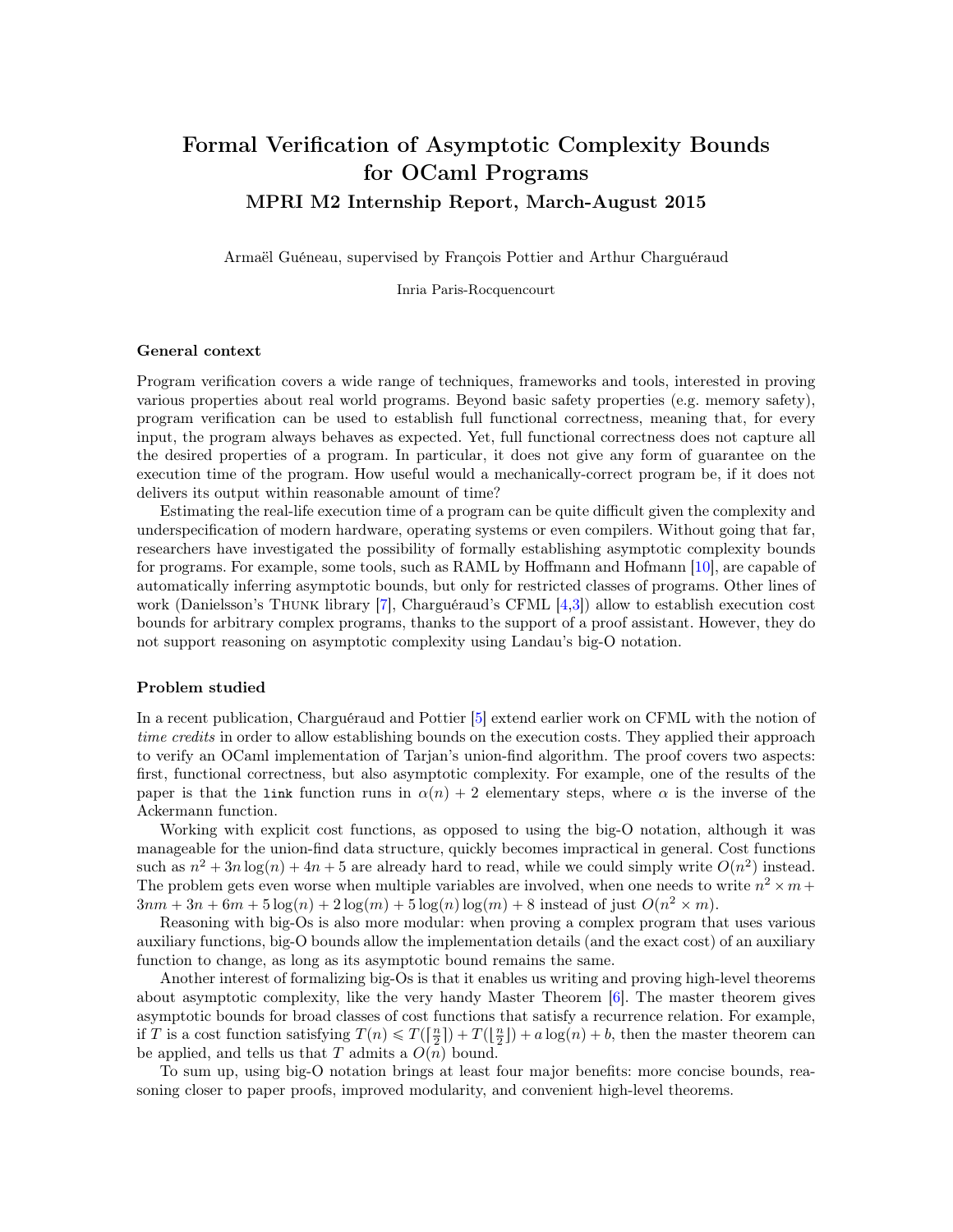#### Proposed contributions

During my internship, I developed a Coq library to formalize the big-O notation, I extended CFML to integrate big-O notations in specifications, and I considered two significant case studies to validate the approach. If Landau's big-Os are not particularly reputed to be a complex mathematical object, we will see that they do hide some subtle aspects, and tend to be manipulated in quite informal ways, as described in section [1.](#page-2-0) The resulting tool, namely CFML with credits extended with support for big-O notation, appears to be the first proposal of a tool that allows to establish asymptotic bounds on the execution cost, for arbitrarily-complex programs.

#### Arguments supporting their validity

To demonstrate the features and usage of our library, we selected some OCaml programs that we proved correct, as case studies. After basic introductory examples, we study the implementation of two data structures, which constitute self-contained but real-world examples. Each structure features a particular challenge, allowing us to demonstrate the strengths of our library on these aspects. More precisely, we present (1) a basic example of constant-time function manipulations (in [4.1\)](#page-10-0); (2) a basic example of recursive program with exponential running time (in [4.2\)](#page-10-1); (3) implementation of dynamic arrays, featuring amortized  $O(1)$  costs (in [4.3\)](#page-12-0); (4) implementation of binary random access lists, with  $O(\log(n))$  costs (in [4.4\)](#page-12-1).

These case studies validate our work as they present, first, concise specifications, thanks to appropriate notations. A specification which was using e.g. an explicit cost " $3 \log(n) + 2$ " can now introduce a  $O(\log(n))$  abstract cost function F, and use "F(n)" instead. Secondly, our specifications compose well, justifying big-Os modularity. Finally, the proofs are of reasonable size, compared to the proofs of functional correctness only: adding the complexity analysis does not increase the total size much.

#### Summary

During the course of this work, we had to overtake the following challenges: (1) understand the implicit assumptions hidden behind the big-O notation; (2) formalize the definition of big-O in Coq, including these implicit assumptions; (3) develop concise notations for specifications to include big-O expressions (which is challenging due to the fact that the underlying constant needs to be quantified outside of the specification); (4) develop lemmas and tactics for automating to a large degree the process of manipulating concrete cost expressions and consume time credits; (5) carry out several case studies to demonstrate the interest and practicality of the approach—successfully addressing the challenge described by the internship proposal.

Our formalization also tackles various subtleties and difficulties inherent to the manipulation of big-Os, which are shed to light in the "Challenges" section (section [1\)](#page-2-0).

## Future work

In future work, we would like to improve the degree of automation, possibly through the development of a specific Coq plugin. In particular, we would like to enhance the degree of inference achieved by the tool, in order to reduce the number of places where the user needs to provide concrete cost functions explicitly.

Besides, our current work does not use the master theorem. In future work, we wish to prove the master theorem (the work of Drmota and Szpankowski [\[9\]](#page-20-6) offers interesting prospects) and demonstrate its practical interest through the verification of recursive algorithms and data structures.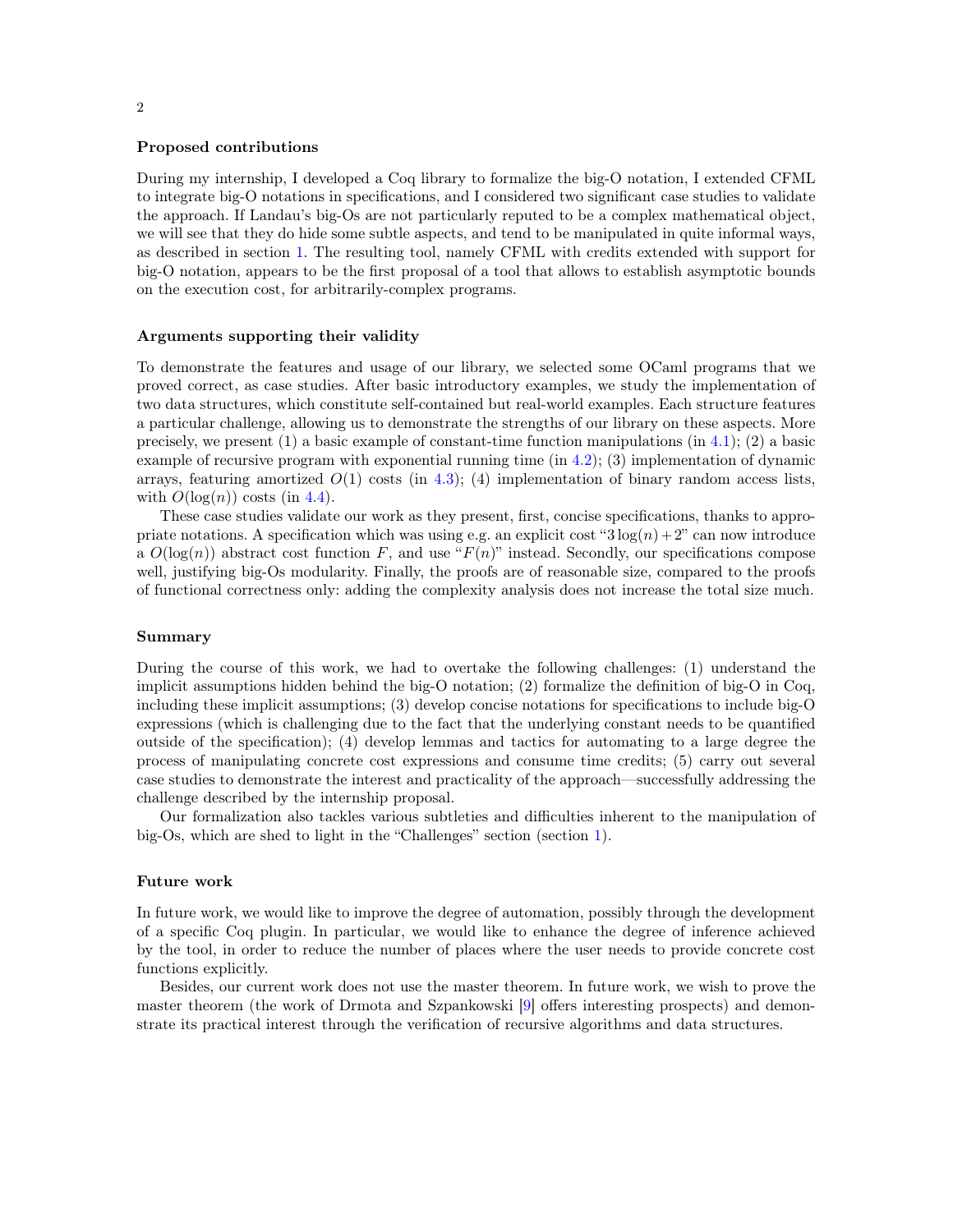# <span id="page-2-0"></span>1 Challenges

How are big-Os defined in the first place, in paper proofs? Consider a program function p that expects as argument a natural number n. Let f be the *concrete cost function* for p, that is, such that  $f(n)$ describes the number of execution steps performed when running  $p(n)$ . Common practice is to write that p is  $O(g(n))$ , as a lightweight notation to mean that the cost function of p, namely f, satisfies  $f \in O(g)$ . Recall that " $f \in O(g)$ ", following the standard definition, stands for  $\exists c, \exists n_0, \forall n \geq n_0, f(n) \leq$  $c \times g(n)$ .

Formalizing this definition in a proof assistant may appear to be only a matter of writing down the right definitions and lemmas. This is partly true, but it also appears that the big-O notation is often used in a quite informal way: formalizing it presents in fact multiple challenges. In this section, we describe these challenges, which our formal development will need to tackle.

#### 1.1 Challenge 1: binding variables

Informal big-O bounds are often written without explicitly binding the variable(s): we tend to write " p is  $O(n^2)$ ". In reality, the  $O($ ) relation is defined on functions, not expressions with unbound variables. Therefore, a first step is writing "p is  $O(\lambda n.n^2)$ " instead.

#### 1.2 Challenge 2: existential quantifications

A second problem is that the big-O notation hides a quantification on the concrete cost function. When we write "p is  $O(\lambda n.n^2)$ ", we actually mean: "there exists a concrete cost function f such that  $f \in O(\lambda n.n^2)$  and the execution of  $p(n)$  takes exactly  $f(n)$  steps". Even though it might be hidden behind definitions and notation, the quantification of  $f$  must somehow appear in the formal definition, outside of the Hoare triple describing the semantics of p.

Actually, if such syntactic sugar comes handy, it tends to make some wrong paper proofs harder to detect syntactically. To illustrate this point, consider the program below and an obviously-incorrect asymptotic complexity claim for it.

let rec loop  $n = if n \le 0 then$  () else loop  $(n-1)$ 

**Lemma 1 (incorrect).** The asymptotic complexity of function loop is  $O(1)$ .

Proof. (flawed, but not so obviously). By induction on  $n$ :

- when  $n \leq 0$ , the call to loop terminates in  $O(1)$ , there fore the cost is  $O(1)$ ;
- when  $n \geq 0$ , the cost of loop(n) is the cost of loop(n-1) plus  $O(1)$ . By induction hypothesis, the cost of  $\text{loop}(n-1)$  is  $O(1)$ . Since  $O(1) + O(1) = O(1)$ , we conclude that the total cost is  $O(1)$ .  $\Box$

The syntax of big-Os does not make obvious that the proof is wrong: here, it is because of an invalid quantifier permutation, between the universal quantification on  $n$ , and the hidden existential quantification on the cost function, which must be instantiated before entering the induction. The circular definition attempted here boils down to an incorrect usage of reasoning rules about quantifiers, which would be rejected by a formal proof system. Cormen et al. [\[6\]](#page-20-5) also mention this kind of mistakes when reasoning inductively with big-Os.

So, the first challenge is to clarify the location of the quantifiers associated with the use of big-Os in specifications, while nevertheless retaining as much as possible a lightweight presentation, in particular avoiding an explicit quantification on the concrete cost function.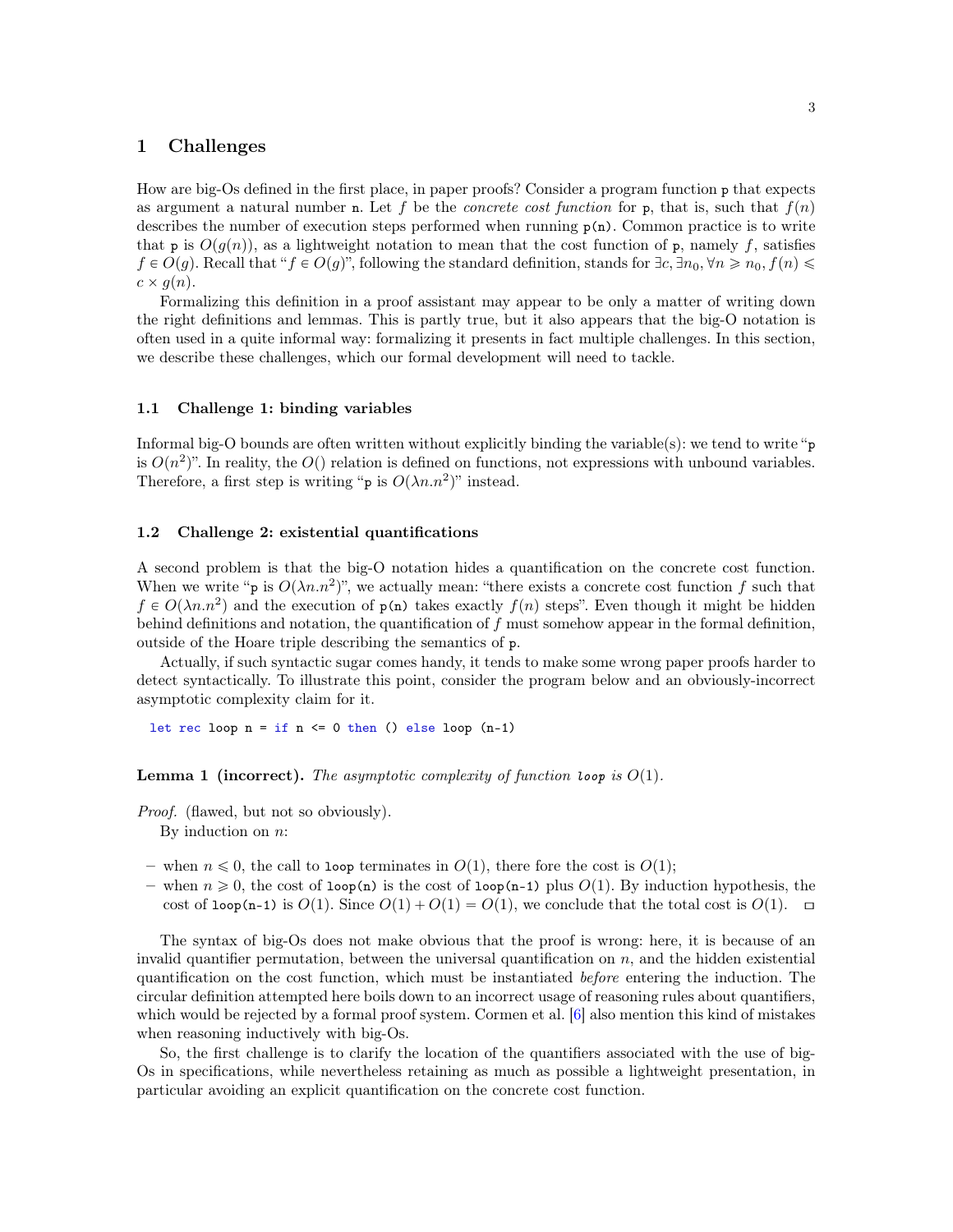#### <span id="page-3-0"></span>1.3 Challenge 3: monotonic cost functions

Paper proofs assume extensively that cost functions are non-decreasing, without mentioning it explicitly. For example, let p(n) be an OCaml program which calls some auxiliary function aux, of exact cost  $f_{aux}$ . A common pattern is calling aux on smaller data, but wanting to express its cost depending on the main parameters: e.g. let  $p \nvert n = \ldots$ ; aux k; ..., where  $k \leq n$ . We would like to be able to promptly conclude that, as  $k \leq n$  and by monotonicity of  $f_{aux}$ , the cost of aux k is bounded by  $f_{aux}(n)$ , which is more useful for p's specification as n is a parameter of p, while k is an internal variable.

Sometimes however, exact cost functions are not non-decreasing. As a very simple example, consider loop' defined as follows: let loop'  $n = if n = 2 then loop 10 else loop n. Because of a spe$ cial case for the input  $n = 2$ , the cost function is not non-decreasing anymore, even if it presents the same asymptotic behavior. Similar perturbations can be added to make the cost function nonmonotonic even asymptotically, without changing its asymptotic behavior.

As a consequence, we need to modify the interpretation of "p is  $O(q)$ ", into "there exists a nondecreasing function f such that  $f \in O(\lambda n.n^2)$  and the execution of  $p(n)$  takes no more than  $f(n)$ steps".

To conclude, it appears that we do not want to existentially quantify on the concrete cost function, but instead on a upper-bound of this cost function, that presents the same asymptotic behavior, and is non-decreasing. This way, we can assume in the interpretation of big-Os that all the cost functions are non-decreasing, which simplifies the reasoning and matches the paper proofs.

#### <span id="page-3-1"></span>1.4 Challenge 4: additive constants

In paper proofs, the following lemma is often implicitly used: if f is  $O(g)$ , then  $f + c$ , where c is a constant, is also  $O(g)$ . For example, since  $3n^2 + 2n + 5$  is a  $O(n^2)$  then  $3n^2 + 2n + 5$  plus some  $O(1)$ is also a  $O(n^2)$ .

Yet, such a lemma is false, in the general case. More precisely, it does not hold for  $g = 0$ . This seems like a fake problem: in practice, we do not use  $O(0)$  bounds. Therefore, we somehow need to formalize the fact that when we write  $f \in O(g)$  in the context of program verification, we wish to capture the assumption that g is nonnegative (i.e.  $\forall n, g(n) > 0$ ).

# <span id="page-3-2"></span>1.5 Challenge 5: "going to infinity" with multiple parameters

A final subtlety of big-Os is that they implicitely requires some notion of "going towards infinity". This is straightforward for cost functions with one parameter (with domain  $\mathbb N$  or  $\mathbb Z$ ), and often inlined in the textbook definition (e.g. from Cormen et al.  $|6|$ ):

$$
O(g(n)) = \{ f(n) | \exists c \geq 0, \exists n_0, \forall n \geq n_0, 0 \leq f(n) \leq cg(n) \}
$$

However, we may want to generalize a bit, and handle cost functions with multiple parameters (e.g., " $f(m, n)$  is a  $O(g(m, n))$ "), seen as functions with domain  $\mathbb{N}^2$  or  $\mathbb{Z}^2$ . A typical example is the complexity of graph algorithms, that often depends on both the number of vertex and edges. In this case, which notion of "going to infinity" should be used is not obvious. Actually, there is no definitive answer: all are not equivalent, and choosing one will depend, between other things, of later use of the specification. To illustrate this claim, consider the following program, which fills a rectangle of height  $n$  and width  $m$ .

```
let fill_rect n m =
 for j = 1 to m do
   for i = 1 to n do draw_pixel i j done
 done
```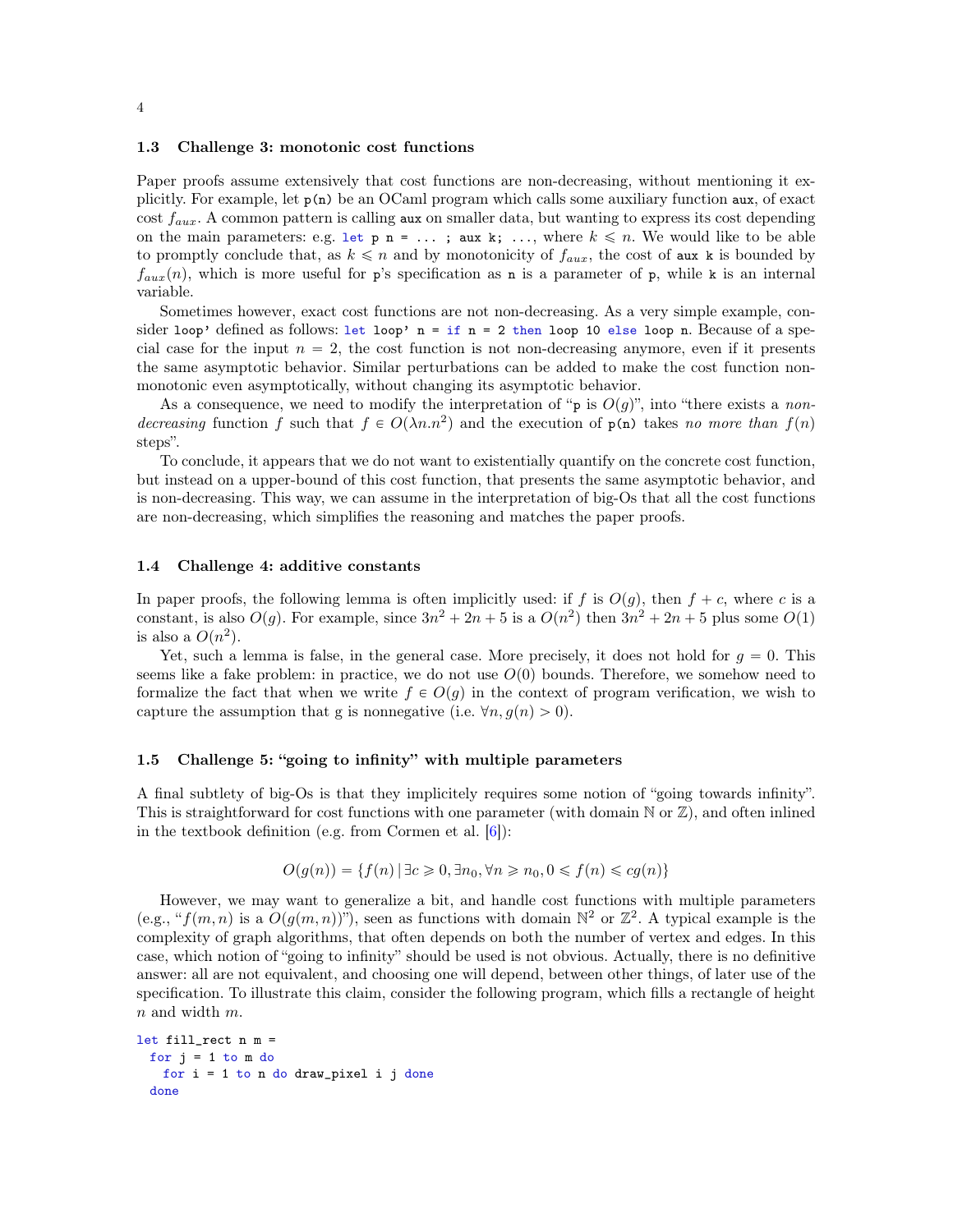The exact cost function for fill\_rect is  $f(n, m) = m \times (1 + n) + 1 = m \times n + m + 1$ . In practice, we quickly deduce that fill\_rect runs in  $O(m \times n)$ . Taking  $g(n, m) = m \times n$ , it is indeed true that  $f = O(q)$  if we require both n and m to go to infinity.

Sometimes though, because e.g. the bound we establish is for a sublemma, we will want to fix  $n$ afterwards, and still have  $f(n, m)$  be a  $O(g(n, m))$ . This is false in our example! For  $n = 0$ , in one hand, we have an exact cost equal to  $0 \times m - m + 1 = m + 1$ , i.e.  $O(m)$ ; in the other hand, the asymptotic cost given by g,  $O(q(0, m))$  is equal to  $O(0 \times m) = O(0)$ , i.e. 0. This is clearly wrong, as a  $O(m)$  cost is not zero or even a constant. To be able to fix one parameter, we need another notion of "going to infinity", that is not equivalent to the previous one. In this setting, a valid bound for  $f$ is e.g.  $g'(m, n) = m \times n + m$ .

This motivates the need for a formalized notion of "going to infinity". Such a notion exists: mathematical *filters*—but we still need to understand how to adapt it to formalize the big-Os with multiple variables we encounter. The challenge here is to allow for the user to specify which filter is associated with each use of the big-O notation, yet keeping a lightweight notation for the typical case where a canonical filter is used.

# 2 Background: the CFML tool

Our Coq formalization is based on the work of Charguéraud and Pottier [\[5\]](#page-20-4): it extends the CFML tool they used for their proof. As a consequence, in the following sections, I present (1) the base CFML tool [\[4](#page-20-2)[,3\]](#page-20-3), useful to prove functional correctness of programs; (2) "CFML+credits", the extension of CFML used for the proof of Union-Find [\[5\]](#page-20-4) which allows to prove specifications about algorithmic complexity, using a mechanism of "time credits".

## 2.1 CFML: proving functional correctness of OCaml programs

Charguéraud and Pottier's machine-checked proof of Union-Find relies on the tool CFML [\[4,](#page-20-2)[3\]](#page-20-3), which is based on higher-order Separation Logic [\[13\]](#page-20-7) and characteristic formulae [\[2\]](#page-20-8). The characteristic formula of an OCaml term t is a logic formula  $\llbracket t \rrbracket$ , which describes the semantics of t. For any precondition H and postcondition Q, if the logical proposition  $\llbracket t \rrbracket H Q$  can be proved, then the Separation Logic triple  $\{H\}$  t  $\{Q\}$  holds. The characteristic formula  $\llbracket t \rrbracket$  can be generated by CFML given the term  $t$ . It can then be used, in Coq, to prove formally a specification for  $t$ .

**Heap predicates** Separation Logic heap predicates have type  $\text{Heap}\rightarrow\text{Prop}$ , and describe a part of the heap. We define the fundamental heap predicates as in Charguéraud's paper  $[2]$ , where h denotes a heap,  $H$  a heap predicate, and  $P$  a Coq logical proposition. A heap is a finite map from memory locations to values,  $h_1 \perp h_2$  asserting that  $h_1$  and  $h_2$  have disjoint domains, and  $h_1 \oplus h_2$  denoting their disjoint union.

$$
[ ] \equiv \lambda h. h = \varnothing
$$
  
\n
$$
[ P ] \equiv \lambda h. h = \varnothing \wedge P
$$
  
\n
$$
H_1 \star H_2 \equiv \lambda h. \exists h_1 h_2. h_1 \perp h_2 \wedge h = h_1 \uplus h_2 \wedge H_1 h_1 \wedge H_2 h_2
$$
  
\n
$$
\exists x. H \equiv \lambda h. \exists x. H h
$$

In standard Separation Logic, another heap predicate is added, of the form  $l \to v$ , which describes a heap with a single memory cell at location  $l$  containing the value  $v$ .

$$
l \leftrightarrow v \equiv \lambda h. \ h = (l \leftrightarrow v)
$$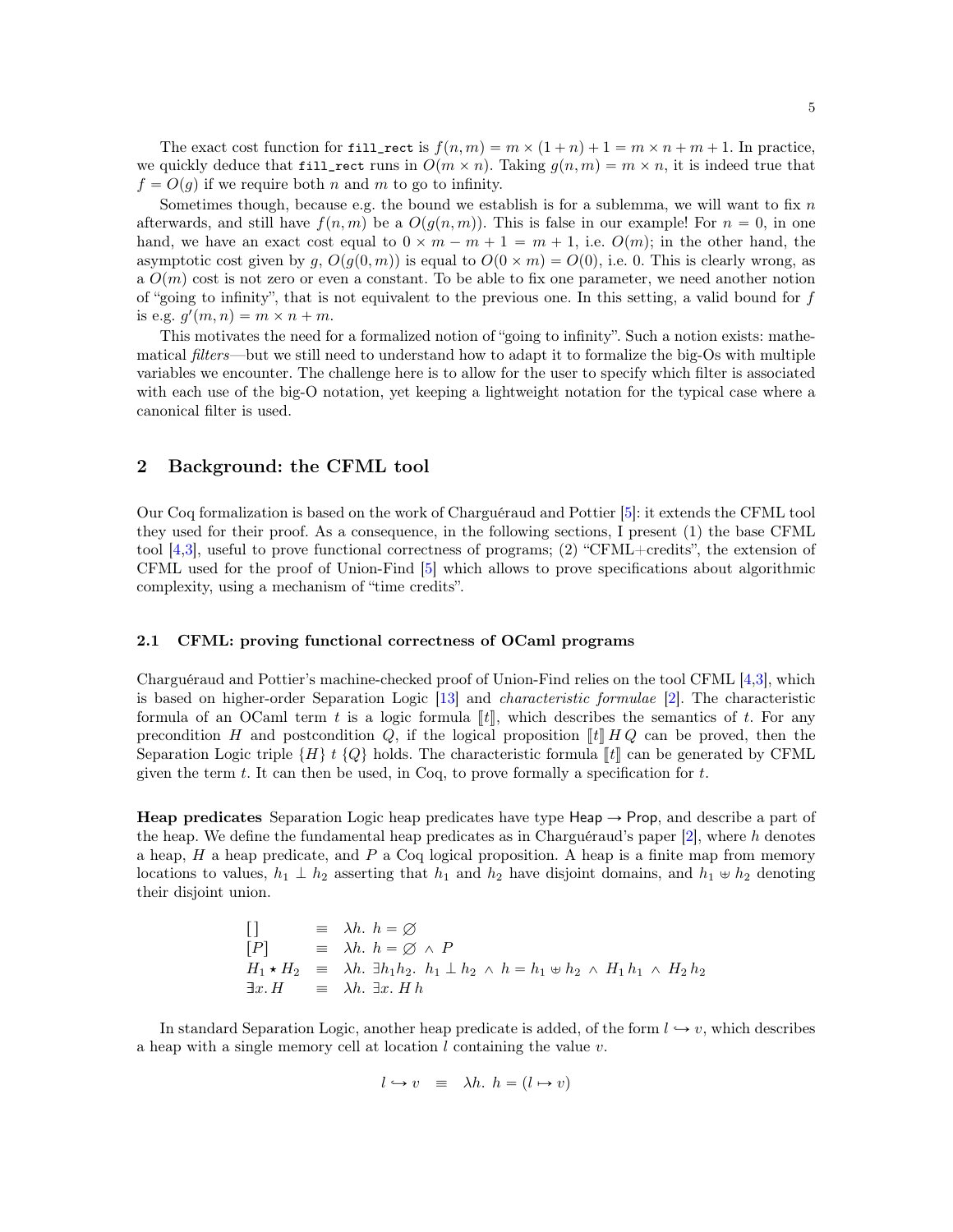**Specifications** In CFML, a specification for an OCaml term t is of the form  $\llbracket t \rrbracket H Q$ . If  $\llbracket t \rrbracket H Q$  can be proved (in Coq), it implies that starting in a state that satisfies the heap predicate  $H$ ,  $t$  reduces in a finite time to a value v, such that the final state satisfies the heap predicate  $Qv$ . Which implies that the Separation Logic triple  $\{H\}$  t  $\{Q\}$  holds: H is the precondition, describing the state of the memory before running  $t$ , and  $Q$  the postcondition, describing both the value produced by  $t$  and the state of the memory afterwards.

More details on the generation of the characteristic formula  $\llbracket t \rrbracket$  and the correspondence between OCaml values and OCaml terms can be found in the paper describing CFML [\[3\]](#page-20-3). One thing that can be noted is that the  $\llbracket t \rrbracket$  characteristic formula, generated by the CFML tool, has the same shape and structure as the OCaml program. This will be useful to read the goals produced by the CFML tactics.

CFML tactics CFML's Coq library provides a number of tactics that allow the user to walk through the program, by progressively refining the "characteristic formula" part of the goal, in order to prove a specification. This is essentially what an automated Verification-Condition generator does, but in our case we are able to use arbitrary complex lemmas between each step, or e.g. reason by induction.

As a consequence, during a proof of a  $[[t]] H Q$  specification, our main goal (excluding auxiliary side subgoals) will be of the form  $f H' Q'$ , with  $f$  being a subterm of the  $[[t]]$  characteristic formula, smaller as the proof progresses.

CFML tactics match the standard reasoning rules used to derive Separation Logic Hoare triples. Therefore, making the proof progress is often only a matter of applying the tactic corresponding to the head constructor of the current formula  $f$ , then proving the side subgoals that ensue.

To sum up, CFML provides a characteristic formula generator, and a Coq library that allows to write Separation Logic specification, and prove them using standard reasoning rules on programs thanks to Coq tactics. Let us illustrate this by proving functional correctness for a simple program: the incr function, that increments a reference.

|                                   | Parameter incr_cf :           |
|-----------------------------------|-------------------------------|
| $let$ incr $r =$<br>$r := !r + 1$ | tag tag_top_fun Label_default |
|                                   | Body incr $r \Rightarrow$     |
|                                   | $(Let App_x4 := m1.get r in$  |
|                                   | App ml_set $r$ $(\_ x4 + 1);$ |

We show the OCaml code for incr, alongside the characteristic formula that CFML produces from it. In practice, the formula is generated in a file that the user doesn't need to read, but only import at the beginning of his proof.

A specification for incr is written as follows, meaning that as a precondition, r must be point to some integer i; after running incr, r must point to  $i+1$ :

Lemma incr\_spec : Spec incr r  $|R>>$   $\forall$  (i: int), R  $(\mathbf{r} \rightsquigarrow \mathbf{i})$   $(\# \mathbf{r} \rightsquigarrow (\mathbf{i}+1)).$ 

"#H" is syntactic sugar for "fun (\_:unit) $\Rightarrow$  H": incr returns (). The Spec notation allows to abstract from the exact characteristic formula provided for incr. The |R>> piece of syntax is actually a binder, R being the bound variable, that will be instantiated with the characteristic formula. Once we feed it with the one we obtained, the goal becomes of the form  $\left[\arctan\left(\frac{x}{r} \rightarrow i\right)\right]$  ( $\arctan\left(\frac{x}{r+1}\right)$ ). Spec also acts as a binder for the arguments of the specified function: "Spec  $f \times R \rightarrow R + Q$ " is equivalent to  $\forall x$ , App f x H Q", which corresponds to  $\forall x, {H}$  App f x  ${Q}$ " in term of a Hoare triple.

The xcf tactic automatically introduces the characteristic formula.

Proof.

xcf. intros.

The resulting goal is as follows: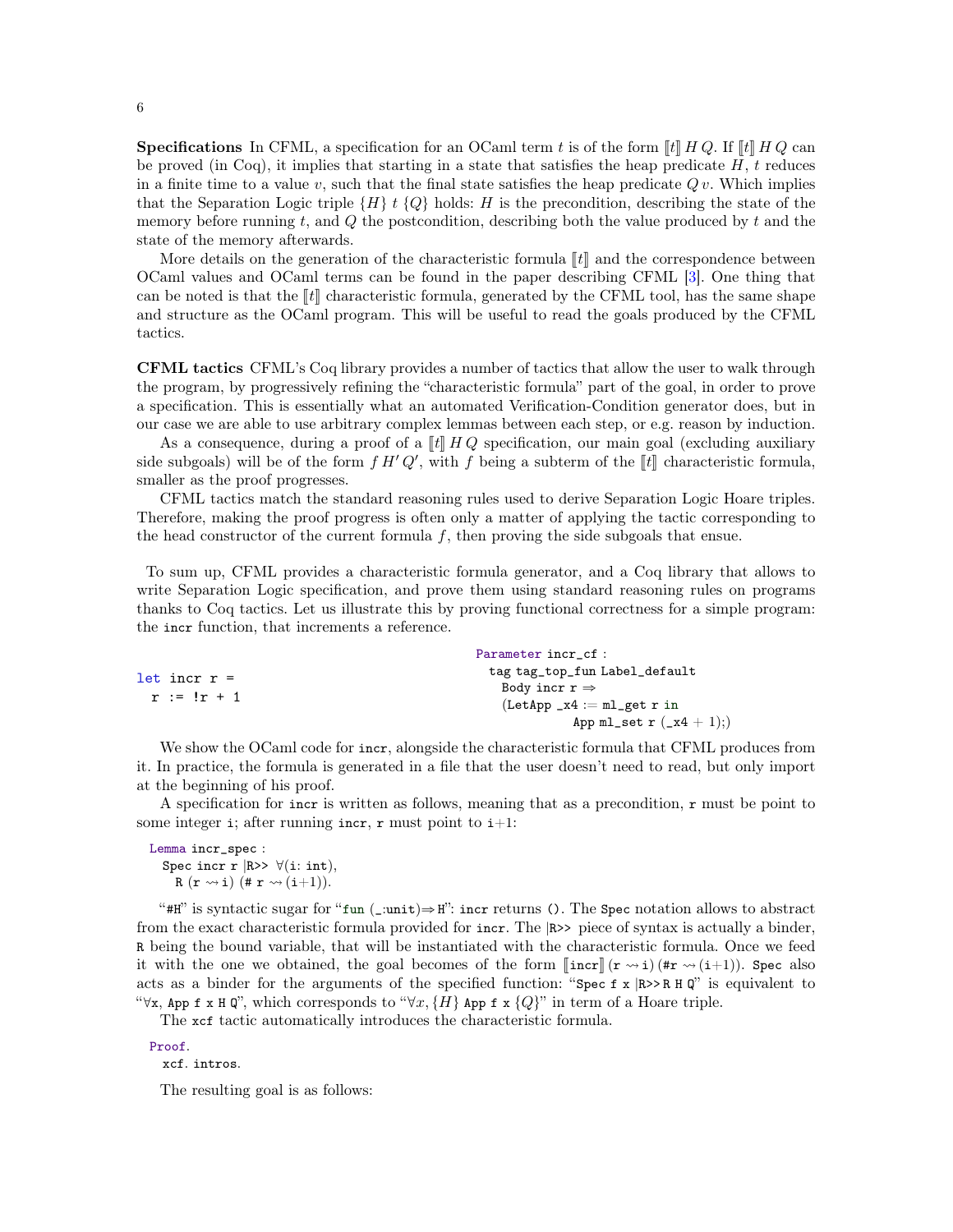```
r : loc
i : int
============================
 (Let App_x4 := ml.get r inApp ml_set r (\mathbf{x}4 + 1); (\mathbf{r} \leadsto i \star ||) (\# \mathbf{r} \leadsto (i + 1))
```
We make the proof progress by applying tactics that match the head constructor of the characteristic formula part: here, it's a LetApp; we use the xapps tactic. If the goal started with a If, we would have used xif, etc. We need another xapp after that, for the App constructor. Finally, what remains to be proven is a "heap implication", stating that the final state matches the post-condition.

=================================== #r  $\rightsquigarrow$   $(i + 1) \star || \blacktriangleright$  #r  $\rightsquigarrow$   $(i + 1) \star \exists H', H'$ 

The hasimpl tactic is able to prove it automatically, by instantiating an existantial variable. Figure [1](#page-21-0) holds the complete proof of incr's specification.

#### 2.2 CFML with credits: establishing concrete cost bounds

In order to assess the asymptotic time complexity of OCaml programs, Charguéraud and Pottier extend CFML, introducing time credits. A time credit is a resource that represent the right to perform one step of computation. Time credits are heap resources: they can be required as a part of the pre or postcondition, and interestingly, they can be stored for later consumption, thus allowing amortized complexity analyses.

Characteristic formulae are now instrumented to consume one time credit at each function call. We rely on (and admit) the following property of the OCaml compiler: if one ignores the cost of garbage collection, counting the number of function calls and for/while loop iterations performed by the source program is an accurate measure, up to a constant factor, of the number of machine instructions executed by the compiled program.

Therefore, the (amortized) time complexity for a function consists, up to a constant factor, in the number of credits required in its precondition.

Heap predicates Definitions of heap predicates need to be adapted a bit: a "heap" is now a couple of a map (from locations to values) and a integer: the number of available credits. We also add a new fundamental heap predicate  $\hat{\mathfrak{s}}_n$ , describing a heap with exactly *n* credits.

$$
\begin{array}{rcl}\n\mathbb{S}n & \equiv & \lambda(m,c). \ m = \varnothing \ \land \ c = n \\
l \hookrightarrow v & \equiv & \lambda(m,c). \ m = (l \mapsto v) \ \land \ c = 0 \\
(m_1, c_1) \perp (m_2, c_2) & \equiv & m_1 \perp m_2 \\
(m_1, c_1) \uplus (m_2, c_2) & \equiv & (m_1 \uplus m_2, c_1 + c_2) \\
\varnothing: \text{Heap} & \equiv & (\varnothing: \text{Store}, 0)\n\end{array}
$$

The definitions for  $[P]$ ,  $H_1 \star H_2$  and  $\exists x. H$ , are unchanged.

Tactics A new xpay tactic is added, which "pays" for a time credit when required by a function call: more precisely, it consumes and removes from the current precondition a time credits, in order to justify a function call, or entering a loop.

With this extension, the specification and proof for incr becomes:

| Lemma incr_spec :                                                  | Proof.               |
|--------------------------------------------------------------------|----------------------|
| Spec incr r $ R>>$ $\forall$ (i: int),                             | xcf. intros.         |
| $R(S1 \star r \rightsquigarrow i)$ $(\#r \rightsquigarrow (i+1)).$ | xpay.                |
|                                                                    | xapps. xapp. hsimpl. |
|                                                                    | Qed.                 |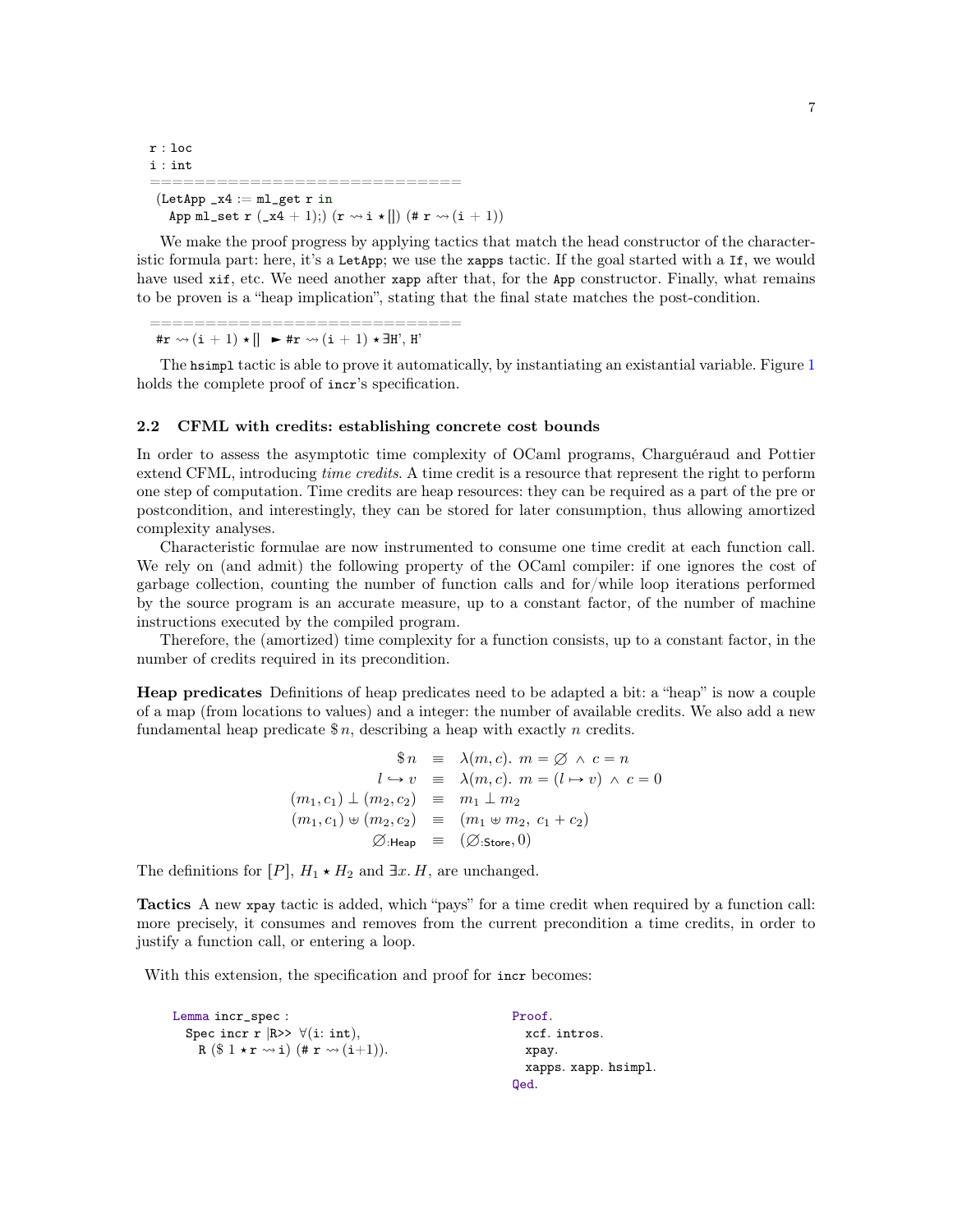We now have to give one credit  $(\$1)$  in the precondition of incr, as it performs one step of computation. The credit does not appear in the postcondition: it is consumed by the function. In the proof, we use the xpay tactic to justify that we are indeed able to pay for the computation step.

# 3 CFML with credits and big-Os: asymptotic complexty bounds

Our development extends "CFML + time credits", adding asymptotic reasoning and big-Os: it could be summarized as "CFML  $+$  time credits  $+$  big-Os". In this section I present the new definitions and notions introduced in our extension, providing the following features:

- Given an explicit cost function (a "number of credits"), allow to prove an asymptotic big-O bound for it. The cost function may be defined after other functions asymptotically bounded by big-Os;
- Allow various manipulations on big-O bounds: composition, parameter transformation, etc.

## <span id="page-7-0"></span>3.1 Filters and textbook big-O definition

As motivated earlier, a formal notion generalizing "going to infinity" in a set that can be  $\mathbb{Z}, \mathbb{Z}^2, \ldots$  is needed. We reuse the notion of *filter* from the literature. A similar notion is used in the real analysis Coq library Coquelicot [\[1\]](#page-20-9), as a generic tool to unify the various notions of convergence in  $\mathbb{R}$ . In our case, we are only interested in convergence to infinity, in sets of the form  $\mathbb{Z}^k$ .

Informally, a filter for a given set describes a way to tend to infinity in this set. On  $\mathbb{Z}$ , the one obvious filter that corresponds to the textbook definition of " $O$ " will work in any situation. However, as illustrated above, on  $\mathbb{Z}^2$  (i.e. for functions with two parameters), we will be able to define various (not equivalent) filters, and clearly state which one should be used when writing a  $O($ ).

On a set A, a filter has type  $(A \rightarrow Prop) \rightarrow Prop$ , which can be interpreted either as a set of subsets of A (the sets of neighborhoods of infinity), or as a set of predicates on A (the set of properties that hold when going to infinity). The Filter class bundles additional properties that must be satisfied, like e.g. stability by intersection. This definition allows us to write ultimately P, when ultimately is of type filter A, meaning that P is true at some point "when going towards infinity".

```
Definition filter A := (A \rightarrow Prop) \rightarrow Prop.Class Filter {A : Type} (ultimately : filter A) := {
  (* A filter must be nonempty. *)
  filter_nonempty: \exists P, ultimately P;
  (* A filter does not have the empty set as a member. *)
  filter_member_nonempty: \forall P, ultimately P \rightarrow \exists a, P a;
  (* A filter is closed by inclusion and by intersection. *)
  filter_closed_under_intersection:
    \forallP1 P2 P : set A,
    ultimately P1 \rightarrow ultimately P2 \rightarrow (\forall a, P1 a \rightarrow P2 a \rightarrow P a) \rightarrowultimately P
}.
```
The textbook definition of big-O can now be generalized for any functions f, g of type  $A \rightarrow Z$ , given a filter ultimately of type filter A. We impose  $Z$  as the codomain of  $f$  and  $g$  for practical reasons, even if we could be a bit more generic. Also for practical reasons, norm is not actually a norm, but equals to zero on negative values (it is defined as the Coq function Z.to\_nat).

```
Definition dominated {A} ultimately {QFinter A ultimately {f g : A \rightarrow Z} :=
  \exists c, \text{ ultimately } (\text{fun } x \Rightarrow \text{norm } (f x) \leqslant c * \text{norm } (g x)).
```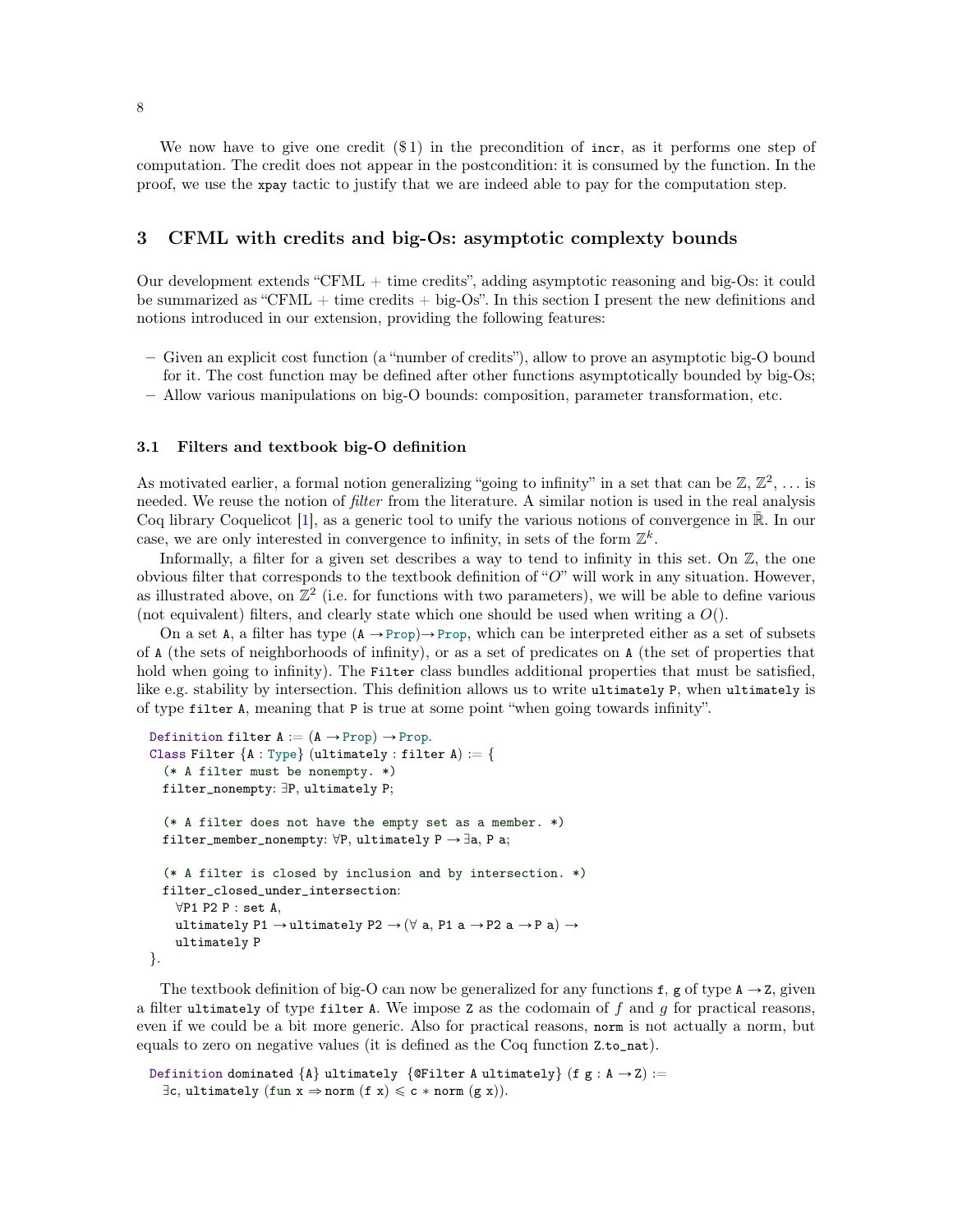Intuitively, "dominated ultimately f g" means "f is a  $O(q)$ , for the filter *ultimately*". Surprisingly enough, this single notion is not sufficient to have convenient and composable proofs, as soon as the exact cost functions are abstracted away (we want to have explicit bounds, but abstract cost function, for modularity reasons). As pointed by challenges 3 and 4 (sections [1.3,](#page-3-0) [1.4\)](#page-3-1), additional aspects must be taken in account in our  $O()$  definition: monotonicity of the cost function, and special handling of  $O(0)$  bounds.

## 3.2 Compatibility between filter and preorder, monotonicity

To address challenge 3 (section [1.3,](#page-3-0) we require our cost functions to be monotonic, with respect to some preorder (we do not need an order). For things to work well, some compatibility property is needed, between the preorder le (of type  $A \rightarrow A \rightarrow Prop$ ) and the filter F (of type filter A).

The FilterOrder Coq class describes the compatibility property:

```
Class FilterOrder {A: Type}
      (F: filter A) (le: binary A)
      {Filter: Filter F} {0: Preorder le} :=
{
 filter_order_compatibility : \forall x: A, F (fun y \Rightarrow le x y)
}.
```
Intuitively, le is compatible with F if increasing respectively to le goes towards infinity. Additionally, we can now define in a generic way a filter from a given preorder, such that they are compatible. This is not possible in the general case, however a sufficient condition is that le admits an upper bound for each pair of elements. Given a preorder le that satisfies this property, its "canonical filter" is defined as:

```
Definition canonical_filter : filter A :=
  fun (P : A \rightarrow Prop) \Rightarrow \exists x0, \forall x: A, le x0 x \rightarrow P x.
```
We are able to define an instance of the FilterOrder class for canonical\_filter.

Definition fo\_canonical\_of\_order : FilterOrder canonical\_filter le.

The standard filter for N and Z is actually defined thanks to canonical filter, and corresponds to the textbook notion of divergence to infinity.

Monotonicity predicates are defined in a standard way: monotonic leA leB f assess that f (of type  $A \rightarrow B$ ) is monotonic regarding to relations leA and leB (respectively of type  $A \rightarrow A \rightarrow$  Prop and  $B \rightarrow B \rightarrow Prop$ ). monotonic\_after leA leB f a0 asses that f is monotonic for values greater than a0. Combined with a filter predicate, monotonic\_after provides a notion of asymptotic monotonicity.

```
Definition monotonic A B (leA : A \rightarrow A \rightarrow Prop) (leB : B \rightarrow B \rightarrow Prop) (f : A \rightarrow B) :=
   \foralla1 a2.
  leA a1 a2 \rightarrow leB (f a1) (f a2).
Definition monotonic_after A B (leA: A \rightarrow A \rightarrow Prop) (leB: B \rightarrow B \rightarrow Prop)
                (f: A \rightarrow B) (a0: A) :=
   \foralla1 a2.
   leA a0 a1 \rightarrow leA a1 a2 \rightarrow leB (f a1) (f a2).
```
#### 3.3 Custom big-O definition

To address the second issue, detailed in challenge 4 (section [1.4\)](#page-3-1), we define an variant of dominated, dubbed idominated, which allows more convenience lemmas that are used in practice. idominated \_ \_ f g unifies the cases where g is equal to 0 where the ones where it is a  $O(1)$ : in these cases, we are only interested in knowing that both f and g are  $O(1)$ . In the other cases—in which we are most interested in practice—idominated corresponds to dominated. We also require g to be asymptotically monotonic.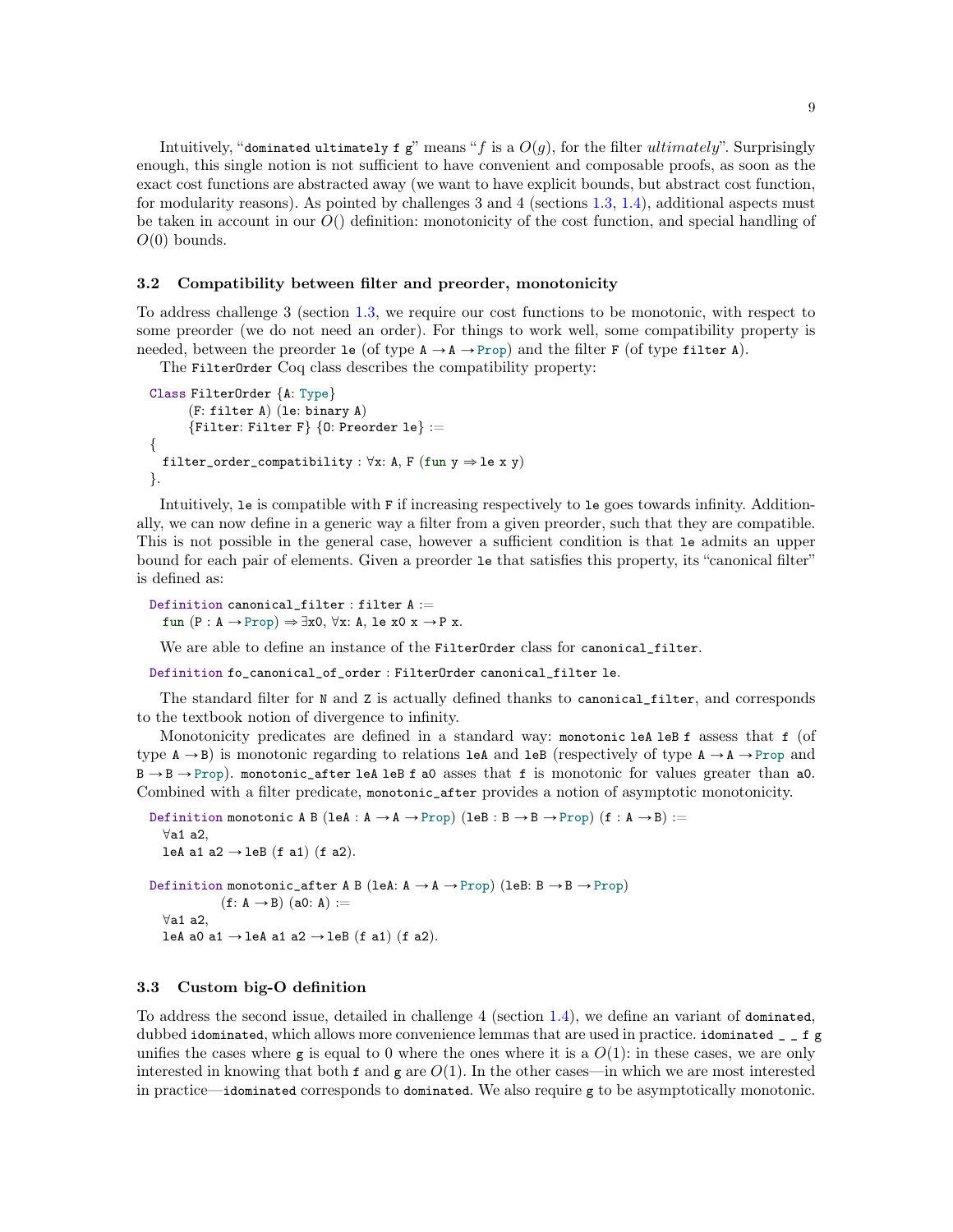```
Definition idominated
           {A} ultimately leA {Filter: Filter ultimately} {O: Preorder leA}
           {FO: FilterOrder ultimately leA}
           (f g : A \rightarrow Z) :=ultimately (monotonic_after leA le g) \wedge((bounded f \wedge bounded g) \vee dominated f g).
```
The bounded predicate is equivalent as "being a  $O(1)$ ". Basically, idominated handles more "pathologic cases" while implying dominated on the interesting ones. As a consequence, the following lemma is now true for any constant c: idominated \_ \_ f g  $\Rightarrow$  idominated \_ \_ ( $\lambda$ n  $\Rightarrow$  c + f n)g. Lemmas about idominated are more simple to use and get rid of multiple side conditions; as a drawback proving them is more technical (e.g. we proved for internal use the lemma stating that a monotonic unbounded function tends to infinity, in our setting of filters compatible with preorders).

Remark Another definition of idominated that comes in mind is to require g to be ultimately greater than zero. This seems a reasonable request, however it doesn't compose very well: idominated \_ \_ f g does not imply

idominated  $_{-}$  ( $\lambda$ n  $\Rightarrow$  Z.log2 (f n))( $\lambda$ n  $\Rightarrow$  Z.log2 (g n)), because Z.log2 (g n) can be equal to zero for all n if g n is always equal to 1.

# 3.4 Custom specification predicate

A new "specification with big-Os" predicates wraps it all, quantifying existentially on the exact cost function to abstract it.

```
Definition SpecO (ultimately: filter A) leA (g: A \rightarrow Z)
                            (spec: (A \rightarrow Z) \rightarrow Prop) :=\exists(f: A \rightarrow Z),
     (\forall x, 0 \leqslant f x) \landmonotonic _{-} _{-} f \wedgeidominated _ _ _ f g \wedgespec f.
```
SpecO is a convenient wrapper to state a specification using a big-O: given an asymptotic bound g, it quantifies existentially on a explicit cost function f, and bundle the necessary facts about f:

- f needs to be positive, as it represent a number of time credits;
- As justified in section [3.1,](#page-7-0) we require f to be monotonic;
- f should be a big-O of g, using our custom idominated definition;
- Finally, the spec f specification must hold. Usually, spec f is of the form Spec ..  $\mathbb{R}$ ison, i.e. a standard CFML specification, that can use f in its precondition to require time credits in a modular way.

Spec0 beginning by  $\exists f, \dots$  means that, to prove a Spec0 goal, the user must more or less give a precise cost function right away. As it is now, in order to "guess" the exact expression of the cost function, the usual method is to look at the OCaml program, introduce the abstract cost functions for auxiliary functions, and remember that each function call consumes a credit.

An additional lemma, Spec<sub>0</sub>\_of\_Spec<sub>0</sub>\_after, allows to prove a Spec<sub>0</sub> specification and side subgoals only for values greater that a given bound. The lemma constructs a new cost function, equal to the user-provided one on this subdomain, and equal to zero elsewhere.

## 3.5 Additional lemmas, instances and tactics

These definitions come with various lemmas, instances and automated tactics to assist the user in her proofs. Some of them will be mentioned and described in the case studies, section [4.](#page-10-2)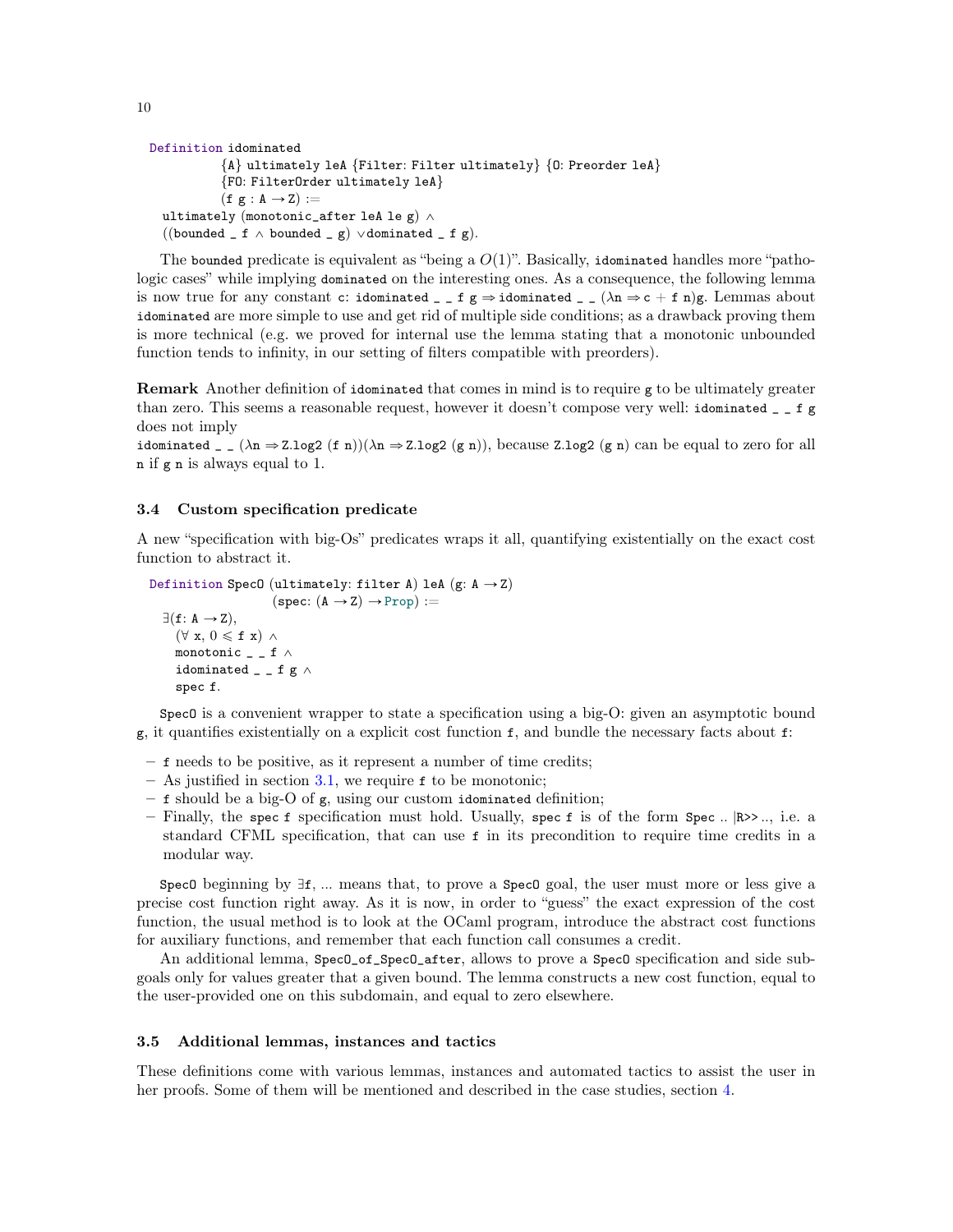# <span id="page-10-2"></span>4 Case studies

We illustrate the usage of our extension of CFML through various examples, presenting different challenges, of increasing complexity. Basic examples give a first grasp of the most useful new tactics, the proof of dynamic arrays involves amortization analysis over a mutable structure, and the proof of binary random access list will demonstrate composition of big-Os, product filters, and parameter transformations.

#### <span id="page-10-0"></span>4.1 A first simple example: incr

We start by proving a very simple specification: asymptotic complexity for the incr function.

Lemma incr\_spec : Spec01 (fun  $F \Rightarrow$ Spec incr r  $|R>>$   $\forall$ (i: int), R ( $\$$  F tt  $\star$  r  $\rightsquigarrow$  i) (# r  $\rightsquigarrow$  (i+1))).

Spec01 is Spec0, specialized with a filter on domain unit, useful for  $O(1)$  cost functions that do not depend on any parameter. Recall that the F bound in the specification is a name for the abstract cost function of incr (which is here a  $O(1)$ ), abstracting from the precise cost.

Just like we used the xcf tactic for goals starting with Spec, we use here the xcfO tactic. It takes an argument: the expression of the cost function. Note that the domain of the cost function is indeed unit, and that we provide a concrete expression for the cost function, before beginning the proof: credit count is explicit in the proof, and only abstracted afterwards.

Proof.

xcf0 (fun (\_:unit)  $\Rightarrow$  1).

xcfO, applied on a SpecO goal, instantiates the existential quantification, and tries to prove the side subgoals (positivity, monotonicity, domination) using automated tactics. In this very simple example, all automated tactics succeed and the goal becomes the same as before:

============================ Spec incr r  $|R>>$   $\forall$ (i: int), R  $(\$ 1 \star r \rightsquigarrow i)$   $(\# r \rightsquigarrow (i+1)).$ 

From this point, the proof is the same as before.

| Lemma incr_spec :                                                                   | Proof.                                 |
|-------------------------------------------------------------------------------------|----------------------------------------|
| Spec01 (fun F $\Rightarrow$                                                         | $xcf0$ (fun (_:unit) $\Rightarrow$ 1). |
| Spec incr r $ R>>$ $\forall$ (i: int),                                              | xcf. intros. xpay.                     |
| R ( $\text{\$F~tt~t~r~\rightsquigarrow i)$ (# $\text{r} \rightsquigarrow (i+1))$ ). | xapps. xapp. hsimpl.                   |
|                                                                                     | Qed.                                   |

#### <span id="page-10-1"></span>4.2 A basic example: mktree

A slightly more interesting example is the proof of the mktree recursive function, which builds a complete tree of depth  $n$  in  $O(2<sup>n</sup>)$  time.

```
type 'a tree =
  | Node of 'a tree * 'a tree
  | Leaf of 'a
                                      let rec mktree (depth: int) (x: 'a): 'a tree =
                                        if depth \leq 0 then Leaf x
                                        else Node (mktree (depth - 1) x,
                                                   mktree (depth - 1) x)
```
A specification for proving mktree complexity uses SpecO, unsurprisingly, requiring credits from a cost function dominated by  $(\lambda n \Rightarrow 2^{\hat{}} n)$ .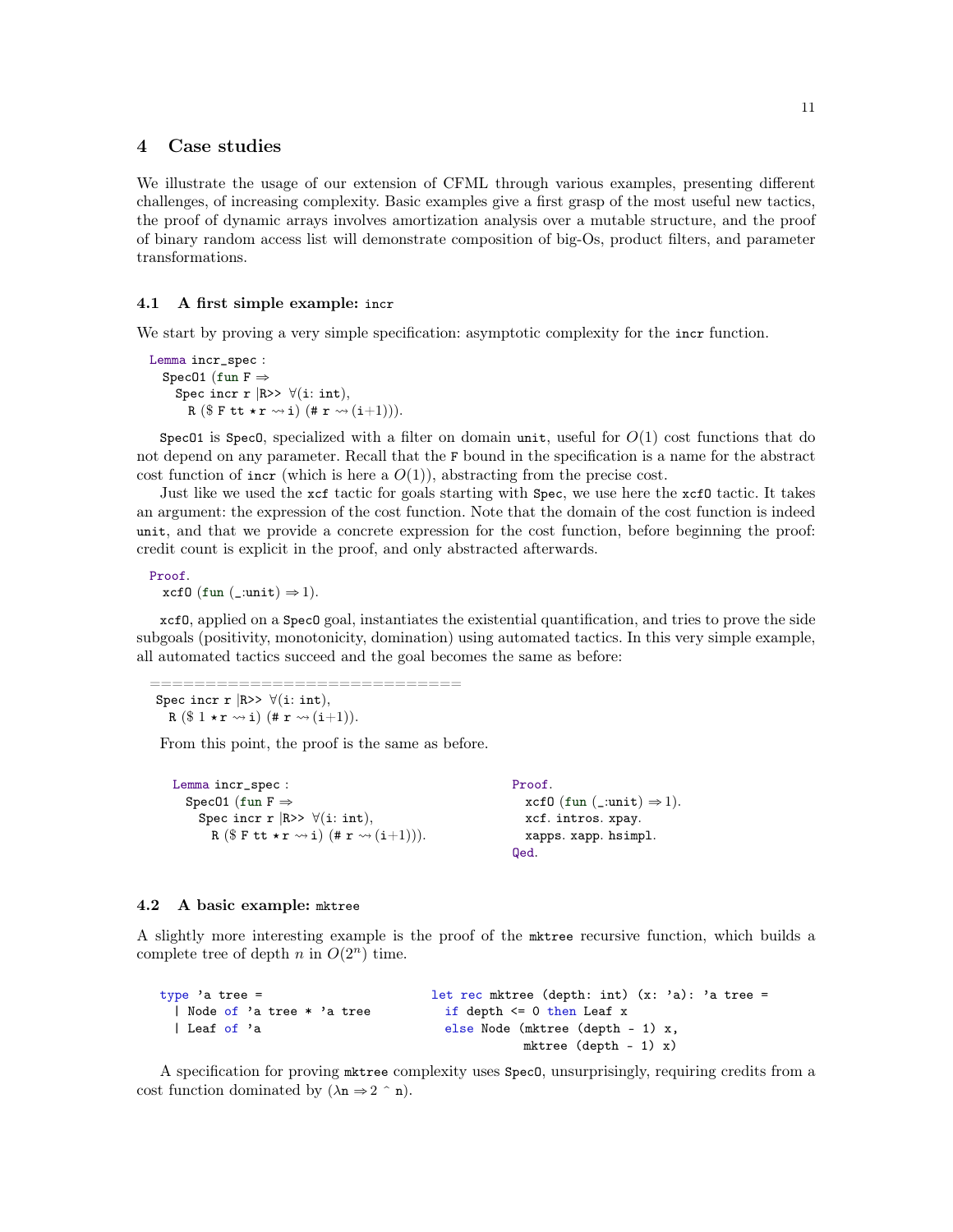```
Lemma mktree_spec :
  Spec0 (fun n \Rightarrow 2 ^{\circ} n) (fun F \RightarrowSpec mktree (depth: int) (x: a) |R>0 \leqslant depth \rightarrowR (\$ F depth) (fun (t: tree a) \Rightarrow [])).
```
Note that this specification is not as expressive as it could be: it does not require the returned tree to be complete, as we are only interested in the complexity analysis.

The domain of our cost function F is Z. However, we are only interested in non negative values, as is depth. We apply SpecO\_of\_SpecO\_after to allow us to prove our specification only for these values.

#### Proof.

### applys @SpecO\_of\_SpecO\_after 0. xcf0 (fun  $n \Rightarrow 2 \hat{ } (n + 1) - 1$ ).

The cost function is then introduced using  $\mathbf{xcf0}$ : building a tree of depth  $2^n$  takes exactly  $2^{n+1} - 1$ steps. Aside from the specification, xcfO produces two side subgoals that have not been proved automatically:

– The cost function is non-negative.

============================  $\forall x : \text{int}, 0 \leq x \rightarrow 0 \leq 2 \land (x + 1)\%I - 1$ 

Easily proved thanks to the pow2\_pos auxiliary lemma.

 $-$  intros. forwards $\cdot$ : pow2\_pos  $(x+1).$ 

- The cost function is a  $O(2^n)$ .

============================ idominated towards\_infinity\_Z le (fun n : int  $\Rightarrow$  2 ^ (n + 1)%I - 1) (fun n : int  $\Rightarrow$  2  $\hat{ }$  n)

We can use a bit of automation here: the idominated\_Z\_auto tactic is able to solve automatically simple goals of the form idominated  $\overline{z}$  = f g, when f and g are composed of  $+$ ,  $*$ , Z.log and Z.pow. Even if it does not succeed at solving the goal, it is often able to make some progress, for example by removing unnecessary constants.

In our case, applying idominated\_Z\_auto˜ leads to two subgoals:

- towards\_infinity\_Z (fun x : int  $\Rightarrow 0 \le x$ ): towards\_infinity\_Z is the standard filter on Z. This subgoal asks for a rank from which values are greater than zero: as one can check by unfolding towards\_infinity\_Z, a simple exists~ 0. proves the goal.
- towards\_infinity\_Z (monotonic\_after le le (fun n : int  $\Rightarrow$  2 ^ n)): just as idominated\_Z\_auto is an automated tactic to solve or simplify idominated goals, the monotonic\_Z\_auto tactic tries to solve or simplify monotonicity goals.

In this case, calling the tactic proves the subgoal automatically.

```
- idominated_Z_auto<sup>~</sup>. exists<sup>~</sup> 0. monotonic_Z_auto.
```
The last quirk is due to SpecO\_of\_SpecO\_after. The goal uses an abstract cost function F' instead of F, and we are given a proof that  $\forall x, 0 \leq x \rightarrow F' x = F x$ . In practice, we just add this proof to our context and rewrite it when needed.

intros F' eqF'.

The rest of the proof uses standard CFML tactics, plus:

- xpay when presented to a Pay; ... goal;
- csimpl when presented to a heap implication involving credits: turns the goal into an (in)equality between the quantities of credits.

The complete proof can be seen in Figure [2.](#page-21-1)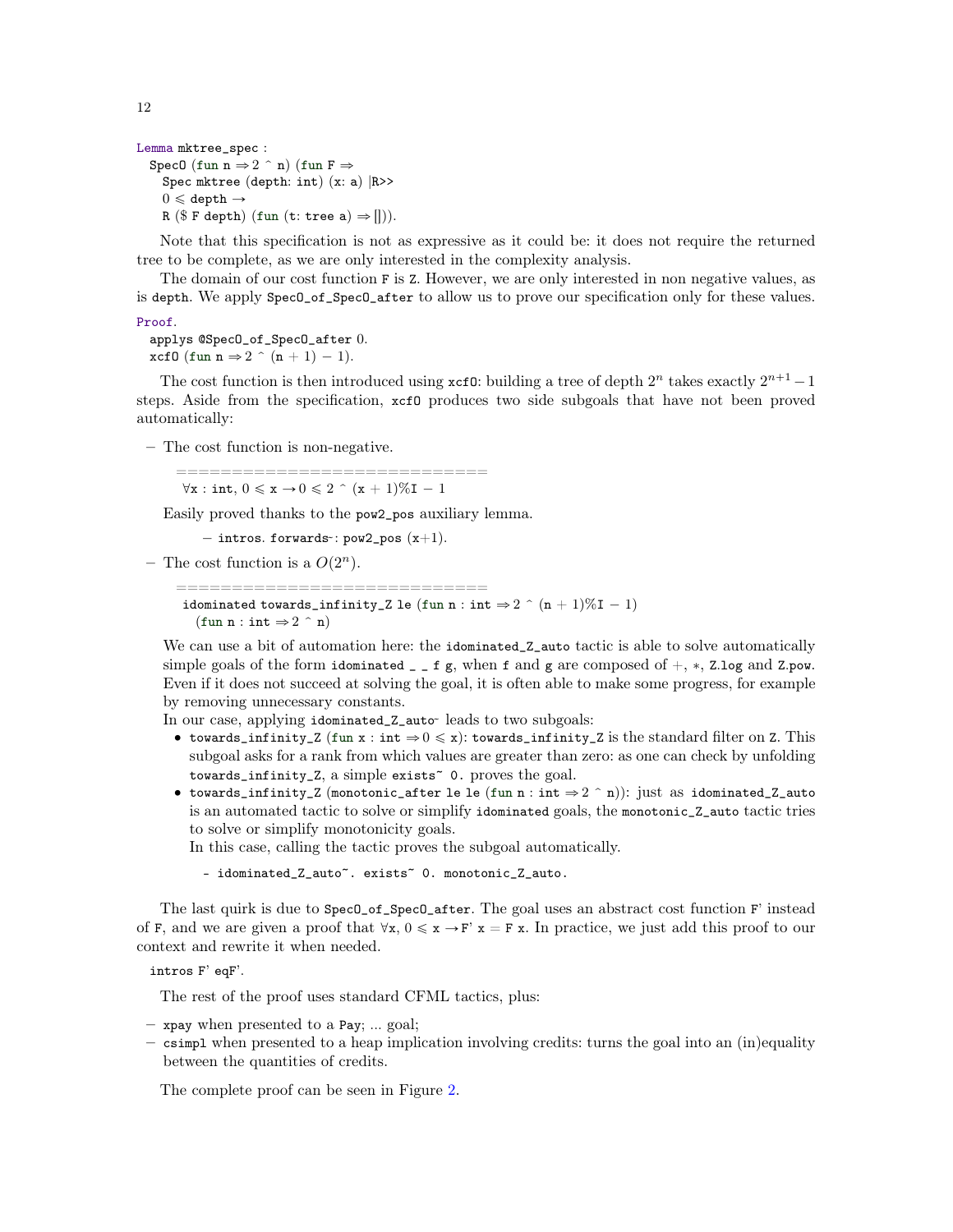#### <span id="page-12-0"></span>4.3 Dynamic arrays

We formalized an OCaml implementation of dynamic arrays (that grow and shrink according to number of items it stores, as in Cormen et al. [\[6\]](#page-20-5)) using CFML with time credits. The proof illustrates how an amortized complexity analysis can be performed in this setting.

**Definition** A dynamic array is an array-like data structure that supports constant time random access (get and set), plus amortized constant time push and pop operations, which respectively add and remove an element at the end of the array. The memory shape of the structure is a standard array, of size equal or greater than the number of elements stored in it: there may be pre-allocated but unused memory cells at the end of the array. We name capacity the current size of the whole in-memory array: it represents the maximum number of elements that can be stored before having to allocate a new, bigger array.

push and pop do not always perform in constant time: from time to time, a new array (bigger or smaller) needs to be allocated, and the structure contents copied from the old array into the new one. However, it is possible to amortize the cost of these reallocations, by carefully choosing the size of the allocated arrays, and deciding when to reallocate. This is a standard analysis, detailed on paper in Cormen et al. [\[6\]](#page-20-5), which we formalize in Coq.

The key technique is to store time credits in the heap, for later consumption. The heap predicate hinv characterizing a dynamic array is defined as describing a standard array, for some capacity, plus some logical invariants, plus a certain amount of time credits.

```
Definition hinv A {I.A.}Thab A{I.L.} (L:list A) size data (default:A) D n b_min t :=
     t \rightsquigarrow RecDynArray default size data
  \star data \rightsquigarrow Array D
  \star [inv L size D n b_min]
  \star $(potential size n).
Definition DynArray (A:Type) \{IA:Inhab A\} (L:list A) (t:dyn_array A) :=
```
 $\exists$ size data default D n, t  $\rightsquigarrow$  hinv L size data default D n true.

The exact amount of credits is defined by a potential function, which depends on the capacity of the array and the number of elements stored in it.

Definition potential size n := Z.abs (size  $-2^{(n + 1)}$ ) \* op\_cst.

A specification for push is then:

```
Lemma push_spec : \forall A,
  Spec01 (fun F \RightarrowSpec push (t:dyn_array A) (x:A) |R>>
       \forall{IA:Inhab A} (L:list A),
       R (t \sim DynArray L \star F tt) (# t \sim DynArray (L\&x))).
```
Apart from the credits stored in the structure, push only requires a constant number of credits to run: if more time credits are needed to resize the array, they will be provided by the  $t \sim DynArray L$ part of the heap.

Specifications using big-Os are not particularly challenging in this example, though. As all functions of the API run in constant time or amortized constant time, only  $O(1)$  cost functions are involved.

## <span id="page-12-1"></span>4.4 Binary Random Access Lists

Our most interesting and challenging case study is the formalization of binary random access lists, a purely functional data structure, well described by Okasaki [\[12\]](#page-20-10). Its proof is particularly interesting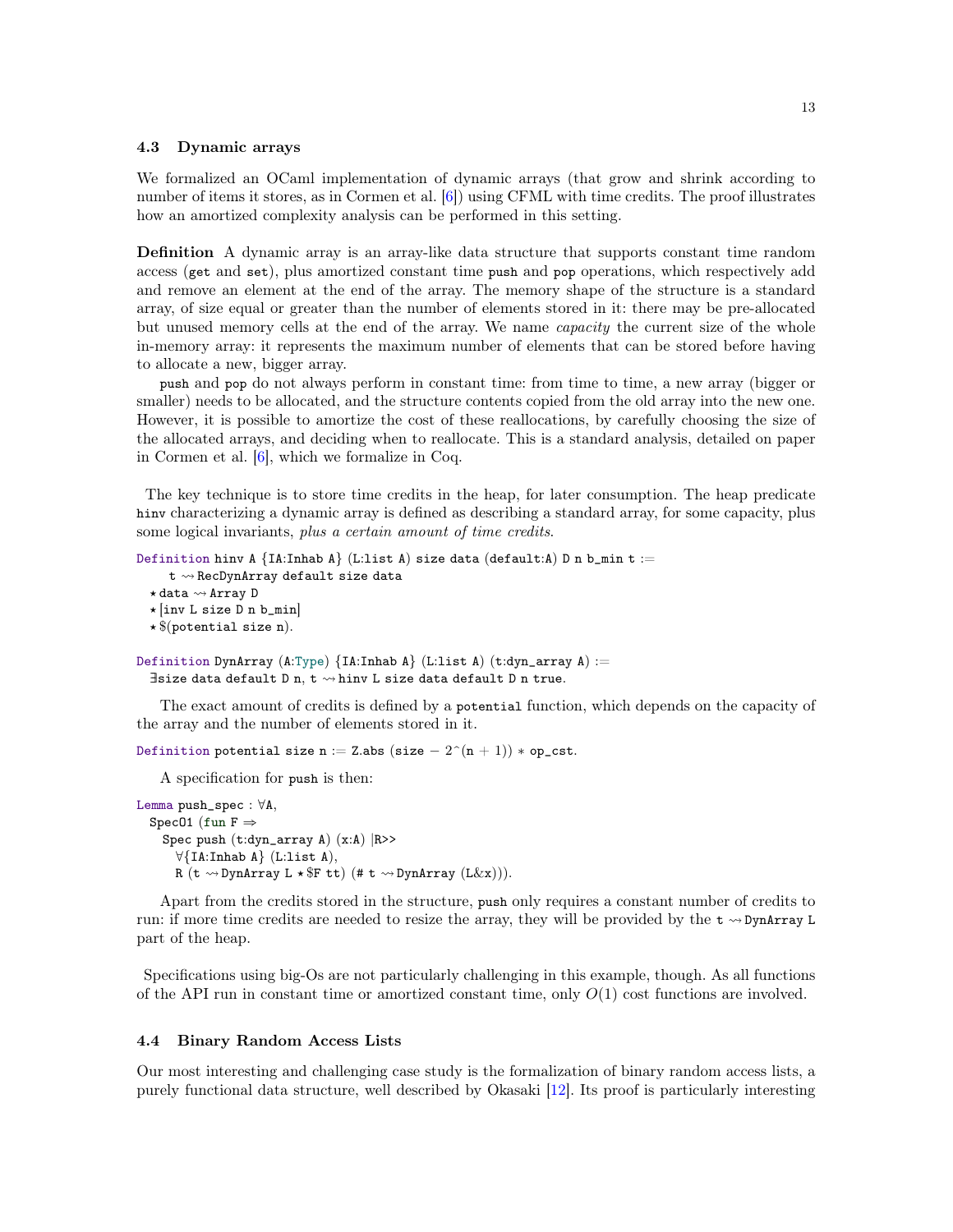as it involves some subtle reasoning with big-Os, that proved to be a challenge when designing the library.

In a first part we present in more details the "binary random access list" data structure, recalling the invariants involved and justifying informally the correctness of the implementation. In a second part, we describe key difficulties of the proof, and how they are handled using our CFML library extension.

Binary Random Access Lists: the OCaml implementation A "binary random access list" is a functional data structure, which features usual list operations (cons and uncons for adding and removing an element at the head of the list), but also random access lookup and update. That is, one can add or remove an element at the head of the list, but also modify or query the  $i^{th}$  element of the structure.

These four operations perform in worst-case  $O(\log(n))$  steps, where *n* is the number of elements stored in the structure. Let us see step by step how it is implemented in OCaml. Figure ?? contains the source code for the complete implementation.

Type definitions, implicit invariants A binary random access list is a list of binary trees: we first define a tree OCaml type.

type 'a tree = Leaf of 'a | Node of int \* 'a tree \* 'a tree

Notice that only the leaves store elements. Nodes contain an integer corresponding to the number of elements stored (in the leaves) in the tree, which makes a size function trivial to implement:

```
let size = function
  | Leaf x \rightarrow 1| Node (w, _, _) -> w
```
Now, a binary random access list is a list of either a tree, either nothing. We consequently define an tree option type, here dubbed digit.

type 'a digit = Zero | One of 'a tree

The name digit comes of the similarity between a binary random access list and a list of bits, representing an integer—adding an element at the head being similar to incrementing the integer, etc. We'll see more of that later.

Finally, we define the type for the whole structure: the binary random access list.

type 'a rlist = 'a digit list

A valid binary random access list should satisfy some additional invariants:

- Trees are complete trees - a tree of depth d always has  $2^d$  leaves;

- Any rlist contains trees of increasing depth starting at some depth  $p$ : if the  $i^{th}$  cell (indexing from 0) contains a tree (is of the form  $\mathbf{One} \cdot \mathbf{t}$ ), then this tree has depth  $p + i$ ;
- $A$  complete binary random access list is a rlist with starting depth  $p$  equal to 0: its first tree, if present, is only a leaf.

To sum up, a binary random access list is a list, which stores in its  $i<sup>th</sup>$  cell either nothing, or a complete binary tree of depth  $i$ .

As an example, a binary random access list storing the sequence 1, 2, 3, 4, 5 can be represented as: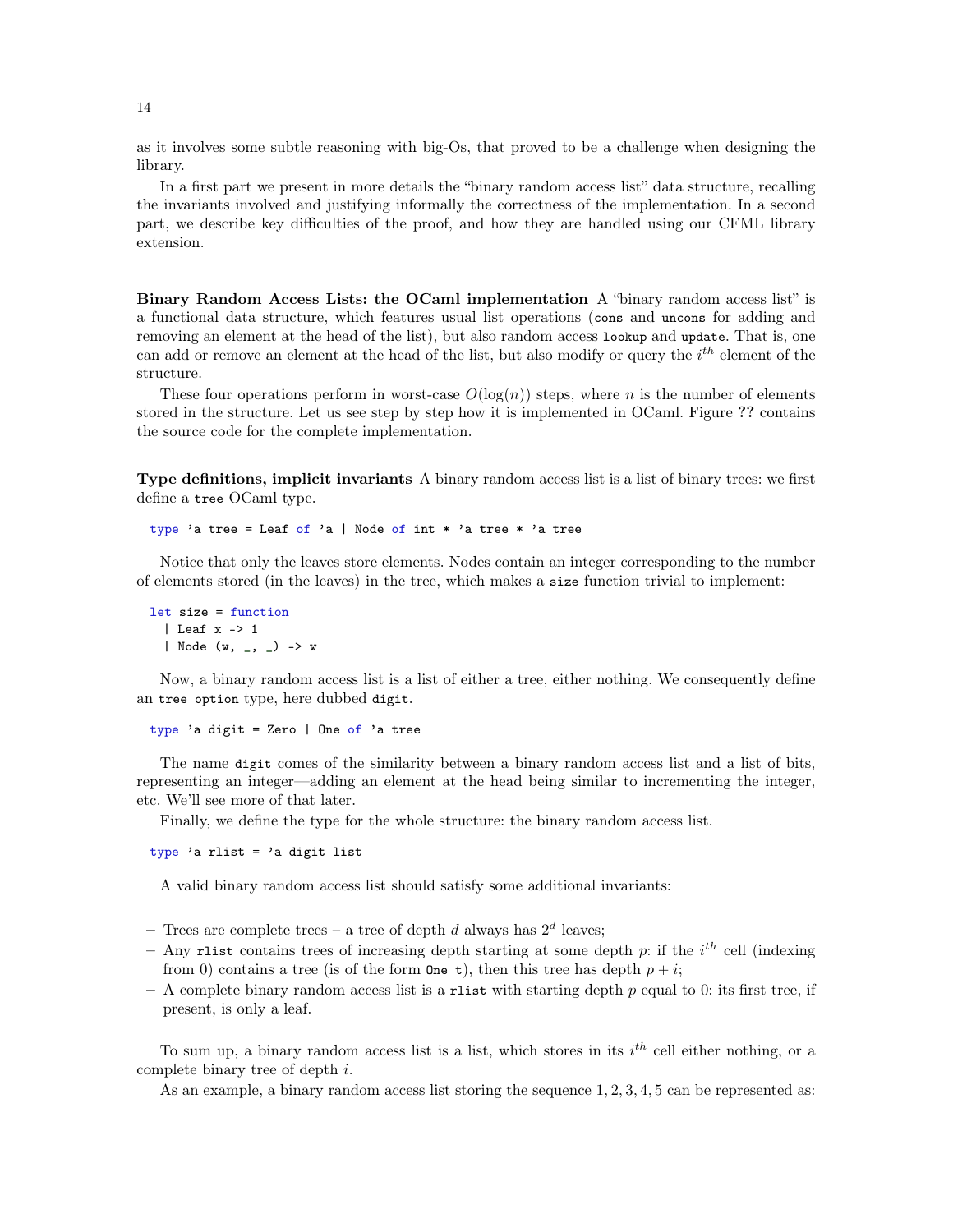

Binary random access lists look like integers in binary As mentioned before, a binary random access list is in fact quite similar to an integer represented in binary, i.e. as a list of bits.

Actually, if one erases the trees from the implementation

(type 'a digit = Zero | One of 'a tree becomes type digit = Zero | One), one obtains an implementation of integers, represented as a list of bits (least significant bit at the head of the list); the cons operation being incrementing, uncons decrementing.

Incrementing an integer consists in looking at the least significant bit; if it's a zero, turning it into a one; if it's a one, turning it into zero, and recursively continuing to increment, starting with the next bit.

"Consing" to a binary random access list is similar, except that we have to handle a bit more information: the elements of the structure, stored in the trees.

Instead of adding 1, we add a tree  $t$  (more precisely, a digit  $\Omega$  one  $t$ ): if the first element of the list is Zero, we turn it into One  $t$ . If it's a One  $t'$ , we turn it into Zero, and recursively continue, but with a new tree: Node (size  $t + size t'$ ,  $t$ ,  $t'$ ). This corresponds to the link operation, which combines two trees of depth  $d$  into one of depth  $d + 1$ .

let link t1 t2 = Node (size t1 + size t2, t1, t2)

The OCaml implementation follows:

| $let$ rec cons tree $t = function$               | let cons $x$ ts =     |
|--------------------------------------------------|-----------------------|
| $\Box$ $\Box$ $\rightarrow$ $\Box$ $\Box$ $\Box$ | cons tree (Leaf x) ts |
| Zero :: ts -> One t :: ts                        |                       |
| One t' :: ts -> Zero :: cons_tree (link t t') ts |                       |

The uncons operations follows the same idea: it is similar to decrementing, except that we also have to invert the link operation to obtain trees of smaller depth.

| let rec uncons_tree = function                    | $let$ head $ts =$                   |
|---------------------------------------------------|-------------------------------------|
| [] -> raise Empty                                 | match uncons_tree ts with           |
| $\lceil$ [One t] -> (t, [])                       | (Leaf x, $_{-}$ ) -> x              |
| $\vert$ One t :: ts -> $(t,$ Zero :: ts)          | -> assert false                     |
| $\vert$ Zero :: ts ->                             |                                     |
| match uncons_tree ts with                         | let tail ts $=$                     |
| Node $($ , t1, t2), ts' -> $(t1, 0n e t2 :: ts')$ | $let (-, ts') = uncons\_tree ts in$ |
| $\vert$ $\vert$ $\rightarrow$ assert false        | ts'                                 |

Unconsing a rlist of starting depth  $p$  always returns a tree of depth  $p$  (or fails if the list is empty). In particular, as the binary access list manipulated by the user always starts with depth 0, we can assume in the implementation of 'head' that the unconsed tree is a leaf.

Random access Once we know how to build a structure following the invariants we stated, thanks to cons and uncons, it is quite easy to implement random access lookup and update.

The idea is to walk through the list; faced to a Node  $(w, 1, r)$  tree, we know how much elements it contains: it is exactly  $\bf{w}$ . Knowing the index i of the element we want to visit, we can compare it to w to know whether we should explore this tree (if  $i < w$ ), or continue walking the list.

```
let rec lookup i = function
 | [] -> raise (Invalid_argument "lookup")
 | Zero :: ts -> lookup i ts
```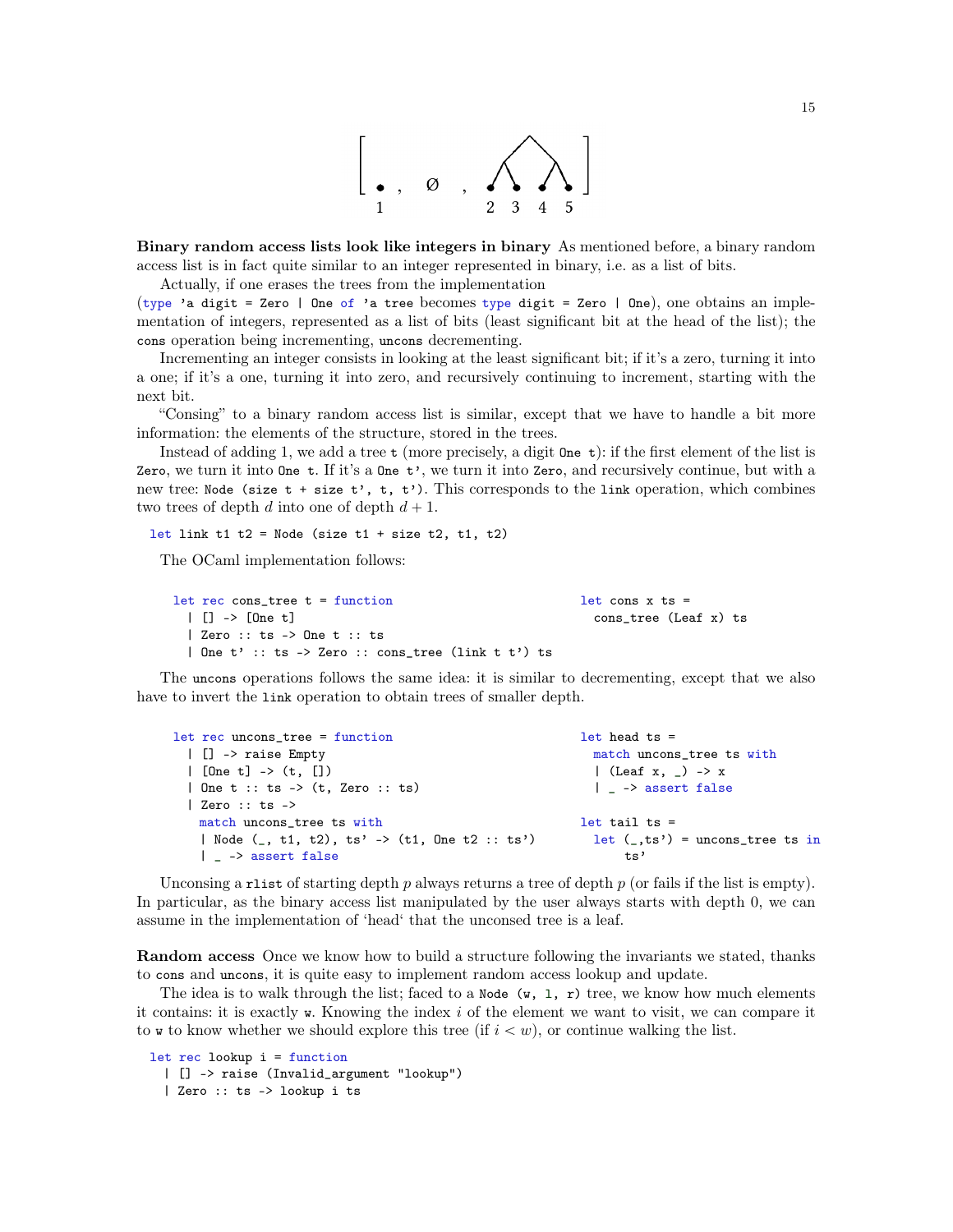```
| One t :: ts ->
 if i < size t
 then lookup_tree i t
 else lookup (i - size t) ts
```
If we have to walk through the tree, we can also do this without performing an exhaustive exploration: by comparing the index to half the size of the tree, we can decide whether we should explore the left or right subtree.

```
let rec lookup_tree i = function
  | Leaf x \rightarrow if i = 0 then x else raise (Invalid_argument "lookup")
  | Node (w, t1, t2) ->
   if i < w/2then lookup_tree i t1
   else lookup_tree (i - w/2) t2
```
The update function works in a similar fashion.

Specification and complexity analysis of Binary Random Access Lists The complete Coq script for the proof can be [observed online.](http://gallium.inria.fr/blog/formally-verified-complexity-with-cfml-part-3/BinaryRandomAccessList_proof.v)

Invariants of the structure We begin the Coq formalization by expressing explicitly the implicit invariants of the algorithm, mentioned in the previous section.

Knowing that a random access list structure satisfies these invariants is key for the complexity proof: it gives us information about its size, and the size of its subtrees. Then, to know that our structures actually satisfy these invariants, we need to prove functional correctness of the OCaml code, i.e. prove that the functions do not break the invariants of the structure.

Consequently, our Coq proof is twofold: it proves both functional correctness, and algorithmic complexity.

Predicates CFML automatically generates the Coq counterpart of the OCaml datatypes, tree a and rlist a. We start the proof by defining three predicates btree, inv and Rlist, that make explicit the invariants of the structure.

First, a btree predicate. btree n t L means that the t is a complete (binary) tree of depth n which contains the sequence of elements in L.

```
Inductive btree : int \rightarrow tree a \rightarrow list a \rightarrow Prop :=
  | btree_nil : \forall x,btree 0 (Leaf x) (x:=ni1)| btree_cons : \forall p p'n t1 t2 L1 L2 L',
        btree p t1 L1 \rightarrowbtree p t2 L2 \rightarrowp' =' p+1 \rightarrow\mathbf{n} = \mathbf{r} \cdot \mathbf{r} \cdot \mathbf{p}'L' =' L1 + + L2 \rightarrowbtree p' (Node n t1 t2) L'.
```
Then, an inv predicate: the invariant for the whole structure. inv p ts L means that ts is a rlist of complete trees of increasing depth, starting with depth p. L is the sequence of elements represented by ts. ts being a well-formed binary random access list corresponds to the case where p is equal to 0. It is useful to consider the cases where p is non-zero, though: reasoning by induction on ts will lead to such cases.

```
Inductive inv : int \rightarrow rlist a \rightarrow list a \rightarrow Prop :=
   | inv_nil : \forall p,p \geqslant 0 \rightarrow
```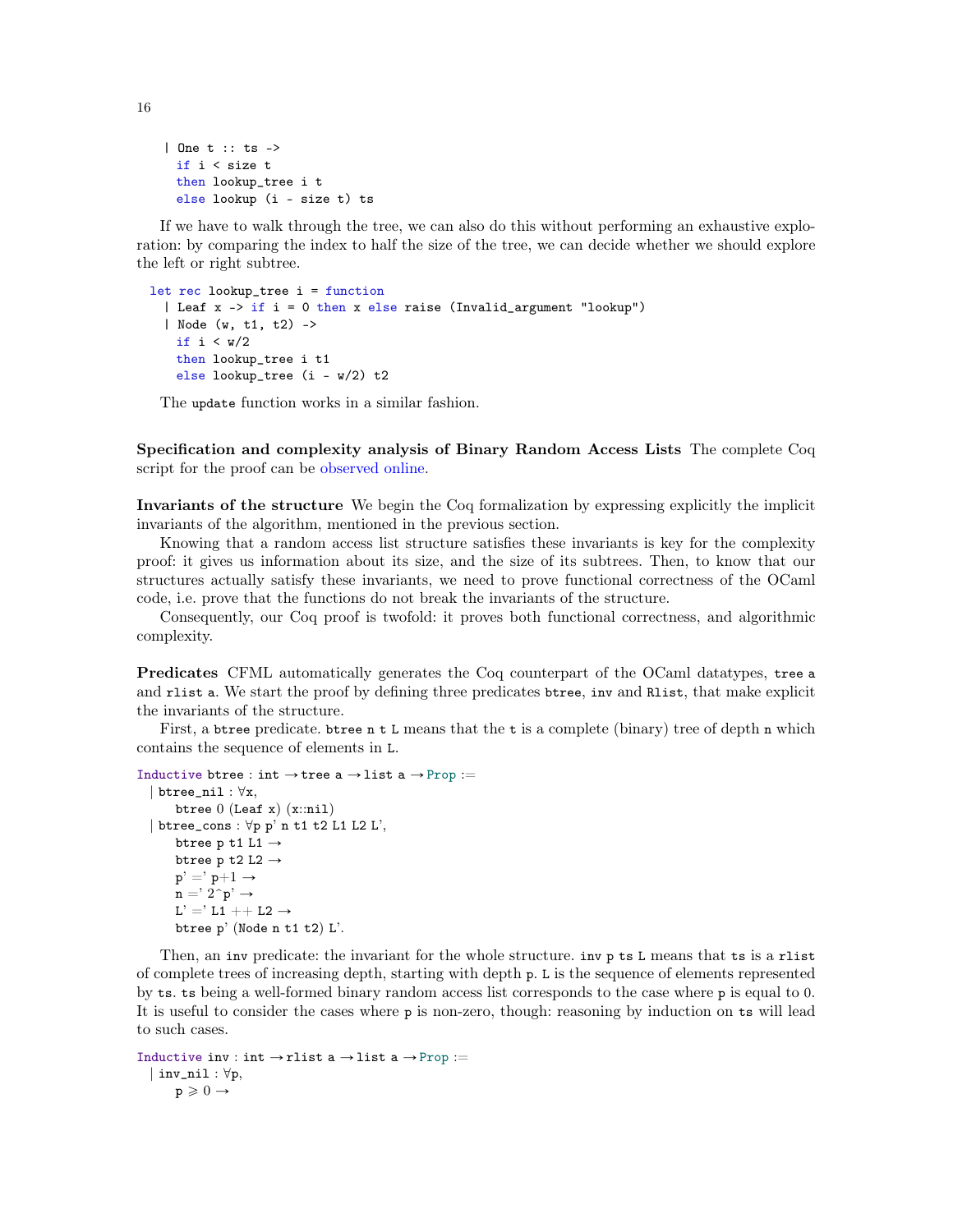```
inv p nil nil
| inv_cons : \forall p (t: tree a) ts d L L' T,
     inv (p+1) ts L \rightarrowL' \neqnil \rightarrowp \geqslant 0 \rightarrow(match d with
      | Zero \Rightarrow L = L'
      | One t \Rightarrow btree p t T \land L' = T ++ L
      end) \rightarrowinv p (d:: ts) L'.
```
Finally, the Rlist predicate corresponds to the  $p = 0$  case: it describes a complete well-formed binary random access list.

Definition Rlist (s: rlist a) (L: list a)  $:=$  inv 0 s L.

Bounds Given structures verifying these invariants, we can deduce additional properties, in particular:

```
Lemma length_correct : \forall t p L,
  btree p t L \rightarrow length L = 2^p.
```

```
Lemma ts_bound_log : \forallts p L,
    inv p ts L \rightarrow length ts \leq Z.log2 (2 * (length L) + 1).
```
These lemmas will be key for proving our log complexity bounds, and constitute in fact our only mathematical analysis for this library.

cons\_tree: a first proof Let us jump directly to the proof of the (internal) cons\_tree function.

```
let rec cons_tree (t: i tree) = function
 | [] -> [One t]
 | Zero :: ts -> One t :: ts
 | One t' :: ts -> Zero :: cons_tree (link t t') ts
and link t1 t2 = Node (size t1 + size t2, t1, t2)
```
cons\_tree t ts adds a new tree t to the rlist ts. It may recursively walk through the list, calling link (the process is very similar to incrementing an integer represented as a list of bits).

As link runs in constant time, cons\_tree performs  $O(|ts|)$  operations. Moreover, we showed earlier that  $|ts| = O(\log(|L|))$  where L is the list of elements contained in ts. Therefore, cons\_tree performs "in  $O(\log(n))$ " (we want to eventually express the complexities depending on the number of elements in the structure; here " $n$ ").

Our formal proof follows this two-step informal reasoning: first we prove a  $O(|ts|)$  complexity, reasoning by induction on ts to follow the flow of the OCaml program; then we use our ts\_bound\_log lemma to deduce a logarithmic bound depending on the number of elements stored in ts.

cons\_tree's auxiliary specification We therefore prove an auxiliary specification, as our first step. Let us walk through the proof.

```
Lemma cons_tree_spec_aux :
  SpecO (fun n \Rightarrow n) (fun F \RightarrowSpec cons_tree (t: tree a) (ts: rlist a) |R \rangle>>
       \forall p T L, btree p t T \rightarrow inv p ts L \rightarrowR ($ F (length ts)) (fun ts' \Rightarrow [inv p ts' (T++L)])).
```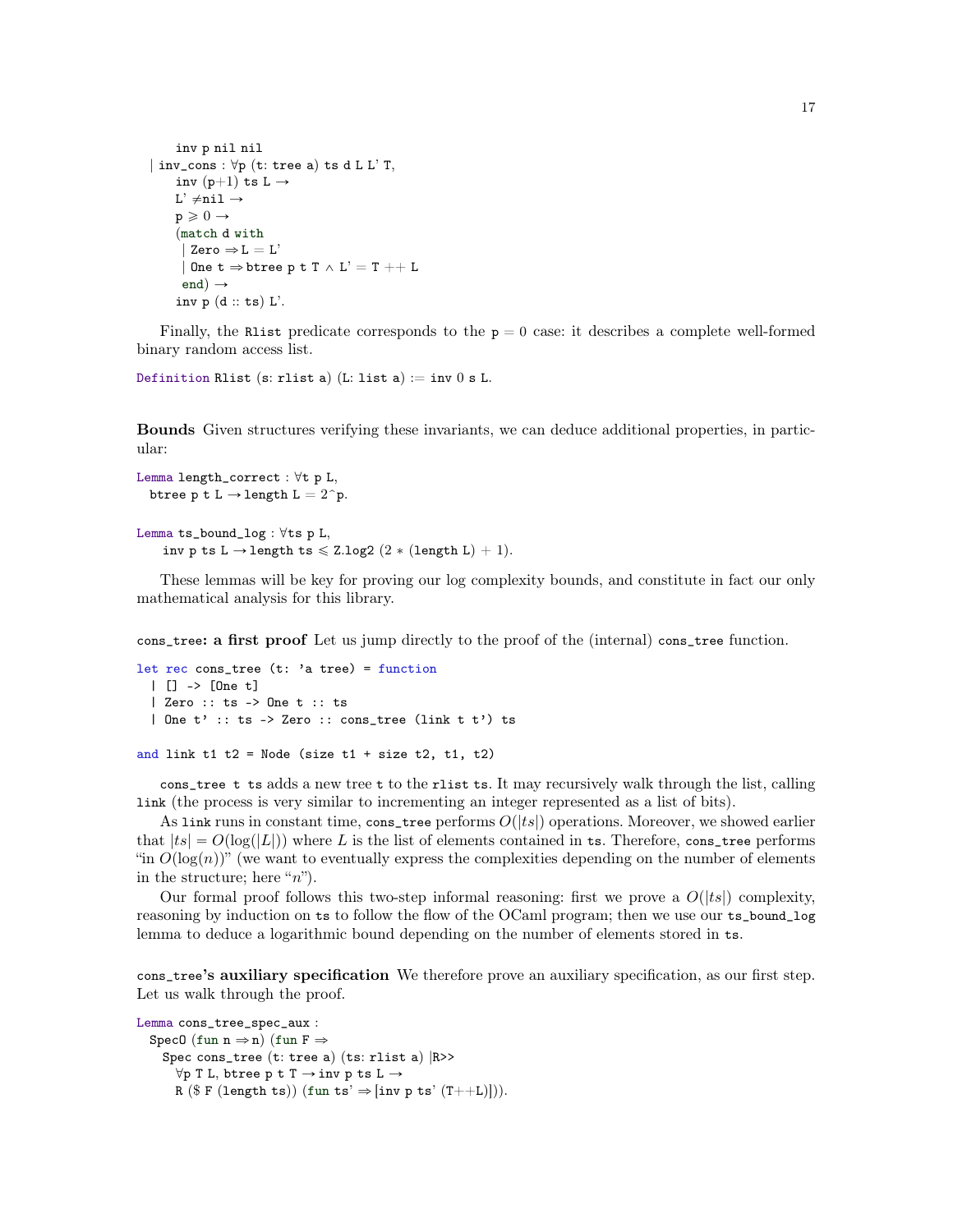To prove a SpecO goal, one must start by providing an explicit cost function. In this case however, we do not provide one right away: as cons\_tree calls the link function, its cost function depends on link's one. We need to unpack link's specification in order to access its (abstract) cost function. We also use SpecO\_of\_SpecO\_after to restrict the domain to non negative values (as is length ts).

```
Proof.
 destruct link_spec as (link_cost \& link_cost_nonneg \& ? \& ?).
 applys @SpecO_of_SpecO_after 0.
 specialize (link_cost_nonneg tt). (* Help the automated tactics. *)
 xcf0 (fun n \Rightarrow 1 + (1 + (link\_cost~tt)) * n).
```
Our cost function is still relatively simple, so the additional goals (monotonicity, domination, ...) are automatically proven by xcfO. The rest of the proof (proving the specification by induction) does not present new difficulties. Figure [3](#page-22-0) shows the complete proof.

cons\_tree's main specification The main specification can then use a cost function in  $O(\log(|L|))$ , L being the list of elements in the structure.

```
Lemma cons_tree_spec :
```

```
SpecO Z.log2 (fun F \RightarrowSpec cons_tree (t: tree a) (ts: rlist a) |R>>
     \forall p T L, btree p t T \rightarrow inv p ts L \rightarrowR ($ F (length L)) (fun ts' \Rightarrow [inv p ts' (T++L)])).
```
The proof is simple: we first reuse the cost function of the previous lemma cons\_tree\_spec\_aux, feeding it with a sufficient number of credits, as justified by the  $ts\_bound\_log$  lemma (" $|ts| \leq log(2 \times$  $|L| + 1$ ").

#### Proof.

```
destruct cons_tree_spec_aux
  as (cons_tree_cost \& cost_pos \& cost_mon \& cost_dom \& cons_tree_spec).
xcf0 (fun n \Rightarrow cons_tree_cost (Z.log2 (2 * n + 1))).
```
This time, we have to prove some additional goals by hand, produced by xcfO.

– Monotonicity

 $-$  applys<sup> $\sim$ </sup> @monotonic\_comp. monotonic\_Z\_auto $\sim$ .

We first apply monotonic\_comp: our cost function is monotonic as composition of two monotonic functions. applys~ includes a bit of automation, so the fact that cons\_tree\_cost is monotonic (present in the context) is automatically used. Remains to prove that fun  $n \Rightarrow Z.log2$  (2  $* n + 1$ ) is monotonic: monotonic\_Z\_auto˜ solves it automatically.

– Domination

- applys @idominated\_transitive. applys<sup>-</sup> @idominated\_comp cost\_dom. monotonic\_Z\_auto. monotonic\_Z\_auto˜ . simpl. idominated\_Z\_auto˜ .

Our initial goal is idominated \_ \_ (fun n  $\Rightarrow$  cons\_tree\_cost (Z.log2 (2 \* n + 1)))Z.log2. We cannot directly apply a composition lemma; however we know that cons\_tree\_cost is  $O(n)$ : we first invoke transitivity of idominated, then apply a composition lemma.

The remaining goals are proved automatically, either by monotonic\_Z\_auto or idominated\_Z\_auto (here, idominated\_Z\_auto˜ proves

idominated \_ \_ (fun n  $\Rightarrow$  Z.log2 (2 \* n + 1)Z.log2).

We can finally prove the specification itself:

```
- xweaken\cdot. do 4 intro. intro spec. intros. xgc; [xapply spec ]; csimpl\cdot.
  \{ apply\infty cost_mon. apply\infty ts_bound_log. \}
```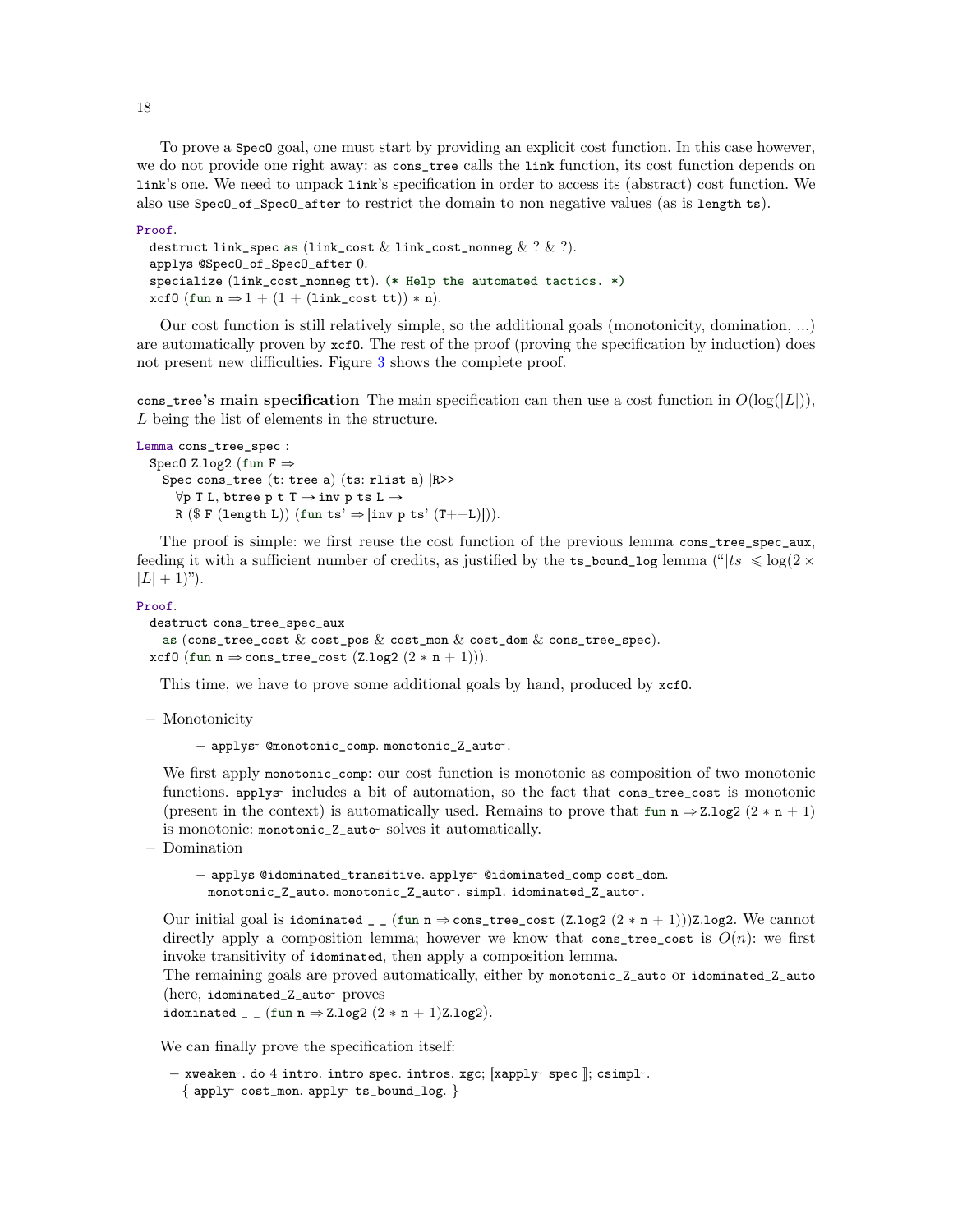The proof consists in a weakening of cons\_tree\_spec\_aux, plus the following facts:

- ts\_bound\_log:  $|ts| \leqslant \log(2 \times |L| + 1)$
- cons\_tree\_cost is monotonic: needed to apply ts\_bound\_log inequality under cons\_tree\_cost.

lookup: how to deal with multiple parameters As illustrated by challenge  $5$  (section [1.5\)](#page-3-2), things get tricky when the cost function depends on multiple parameters. More precisely, the user has to specify which notion of "going to infinity" she's intending, by choosing the right filter for the domain (e.g.  $\mathbb{Z} \times \mathbb{Z}$  for a cost function with two parameters).

Proving a specification for the lookup function involves precisely this kind of difficulty.

```
let rec lookup i = function
 | [] -> raise (Invalid_argument "lookup")
 | Zero :: ts -> lookup i ts
 | One t :: ts ->
   if i < size t
   then lookup_tree i t
   else lookup (i - size t) ts
```
We prove a lookup i ts specification by induction on ts. During the induction we have two parameters:  $|ts|$ , and the depth p of ts's first tree (matching an inv p ts L invariant).

The respective status of these two parameter differs, though. Once the proof by induction done, we'll want, as for cons\_tree, express the cost function depending on |L|. |ts| will tend to infinity with |L|, but p will be fixed to 0, as lookup is only supposed to be called on well-formed random access lists from the user point of view.

When proving cons\_tree, we did not have to provide any filter: the standard filter for Z was inferred. Here, we proceed as follows:

- We establish on paper a first asymptotic bound of  $O(p + |ts|)$ ;
- We provide a filter towards\_infinity\_xZ p on (a subset type of) Z\*Z, which makes its second component tend to infinity, while the first is fixed to  $p$  ( $p$  is a parameter of the filter);
- We prove an intermediate specification using this filter, for any fixed p. Note that unfortunately, we cannot use  $Spec0$  to state our specification: to get a provable and useful specification, we need to quantify over p "in the middle of SpecO".

The result is a quite ugly intermediate specification, unfortunately; the result of unfolding SpecO and quantifying over p in the middle.

```
Lemma lookup_spec_ind :
  \exists (F: Z * Z \rightarrow Z),(\forall \text{ m } n, 0 \leqslant m \rightarrow 0 \leqslant n \rightarrow 0 \leqslant F(m, n)) \wedge(\forall (p: Z),0 \leqslant p \rightarrowmonotonic (fixed_fst_le le p) le (fun p \Rightarrow F (proj1_sig p)) \landidominated (F0 := f0_ttowards_infinity_xZ p) _ _
                     (fun p \Rightarrow F (proj1\_sig p))(fun p \Rightarrow let ' (m, n) := proj1\_sig p in m + n)) \wedgeSpec lookup (i:int) (ts: rlist a) |R>>
     \forall p L, inv p ts L \rightarrow ZInbound i L \rightarrowR (\mathbb{F} (p, length ts)) (fun x \Rightarrow [ZNth i L x]).
```
The proof (by induction) has the same spirit as these shown before—basically applying monotonic<sub>-\*</sub> and idominated\_\* lemmas—just more involved.

– Finally, we prove a nicer top-level specification for lookup:

```
Lemma lookup_spec :
  SpecO Z.log2 (fun F \Rightarrow
```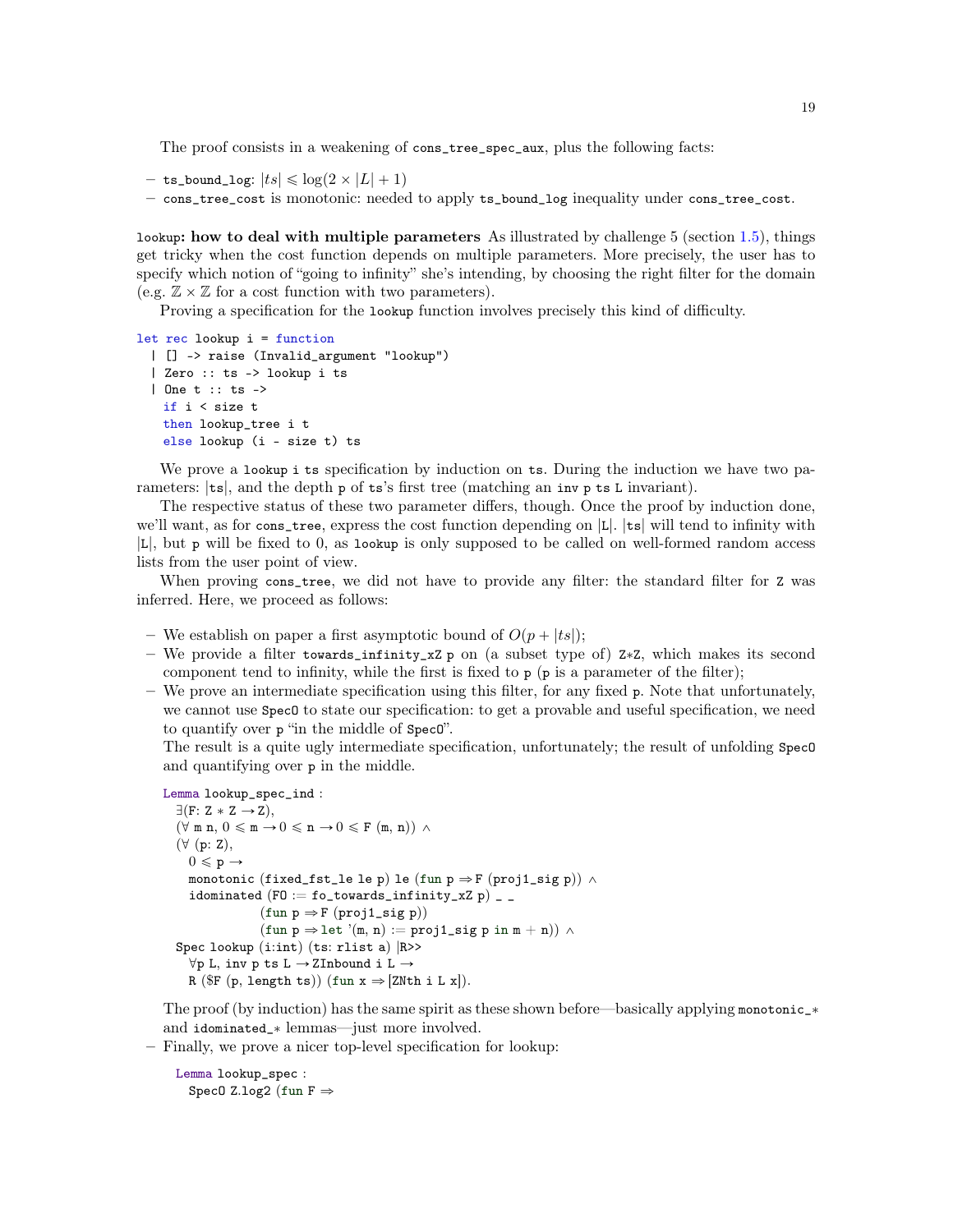```
Spec lookup (i: int) (ts: rlist a) |R>>
  \forall L, Rlist ts L \rightarrow ZInbound i L \rightarrowR (\mathbb{F} (length L)) (fun x \Rightarrow [ZNth i L x])).
```
After instantiating the cost function of our intermediate spec lookup\_spec\_ind as lookup\_spec\_cost, and projecting the monotonicity and domination properties with  $p = 0$ , we provide the following cost function:

xcf0 (fun n  $\Rightarrow$  lookup\_spec\_cost (0, Z.log2 (2 \* n + 1))).

As fun  $(m,n) \Rightarrow$  lookup\_spec\_cost  $(m, n)$  is a  $O(m + n)$ , by composition, our cost function is indeed a  $O(\log(n))$ . We conclude by weakening.

To sum up, the two key aspects here were: (1) choosing the right filter, adapted for later usage of the auxiliary specification, (2) managing to write a specification using this filter, which was not obvious.

Our custom filter here was towards\_infinity\_xZ p (for any p), a filter on the set FixedFst p =  $\{x : Z \times Z \mid \text{fst } x = p \}$ , a subset of  $Z \times Z$ . (symmetrically, there exists a towards\_infinity\_Zx p filter for any p), towards\_infinity\_xZ p let the second component of pairs of the domain go to infinity, while the first component is (by definition) fixed and equal to p. By quantifying universally on p we get what we want: we are able to fix p to any value afterwards, and still have the second component growing to infinity.

The fact that we could not use  $Spec0$  to write our auxiliary specification is a bit confusing at first. It is however the only way to express what we wanted: the inductive proof of lookup\_spec\_ind requires an induction hypothesis generic in p, so we cannot quantify over p before CFSpecO. We cannot quantify over different p in the definition of the filter either, as we want to eventually fix it: the second component must be able to go to infinity for a given, fixed p.

# 5 Related Work

There is a relatively extensive literature on (semi-)automatic inference of big-O complexity bounds. The Resource Aware ML project (RAML) takes the approach of a type system denoting resource usage (time and space resources): Hofmann and Jost [\[11\]](#page-20-11) describe automatic inference of linear bounds for higher-order functional programs, a work extended by Hoffmann and Hofmann [\[10\]](#page-20-0) to handle amortized polynomial bounds, though for first-order programs only. In a recent work, Danner, Licata and Ramyaa [\[8\]](#page-20-12) present a framework where big-O bounds for higher-order functional programs can be automatically deduced, for programs defined over an inductive datatype. Asymptotic bounds are expressed depending on a programmer-specified notion of size of the given datatype. As these frameworks focus on automation, they are limited in the bounds they can infer and the programs they can analyze.

In the same line of work as CFML extended with credits [\[5\]](#page-20-4), where a proof assistant is used to enable proving arbitrarily complex specifications, Danielsson's Thunk library [\[7\]](#page-20-1) allows proving amortized time bounds for lazy Agda programs expressed in a cost monad, with a symmetric concept of debits. However, cost annotations are also explicit, and do not use big-O notation.

The Coquelicot Coq real analysis library [\[1\]](#page-20-9) formalizes Landau's small-o notation using filters, however their scope is restricted to real analysis functions. We believe that we are the first to combine a formalization of Landau's asymptotic notation and a program verification framework, in order to prove asymptotic bounds with big-Os for arbitrarily complex programs.

# 6 Conclusion

This internship was very interesting, and the people of the Gallium team very nice, as always. I'm looking forward to continuing working on this topic!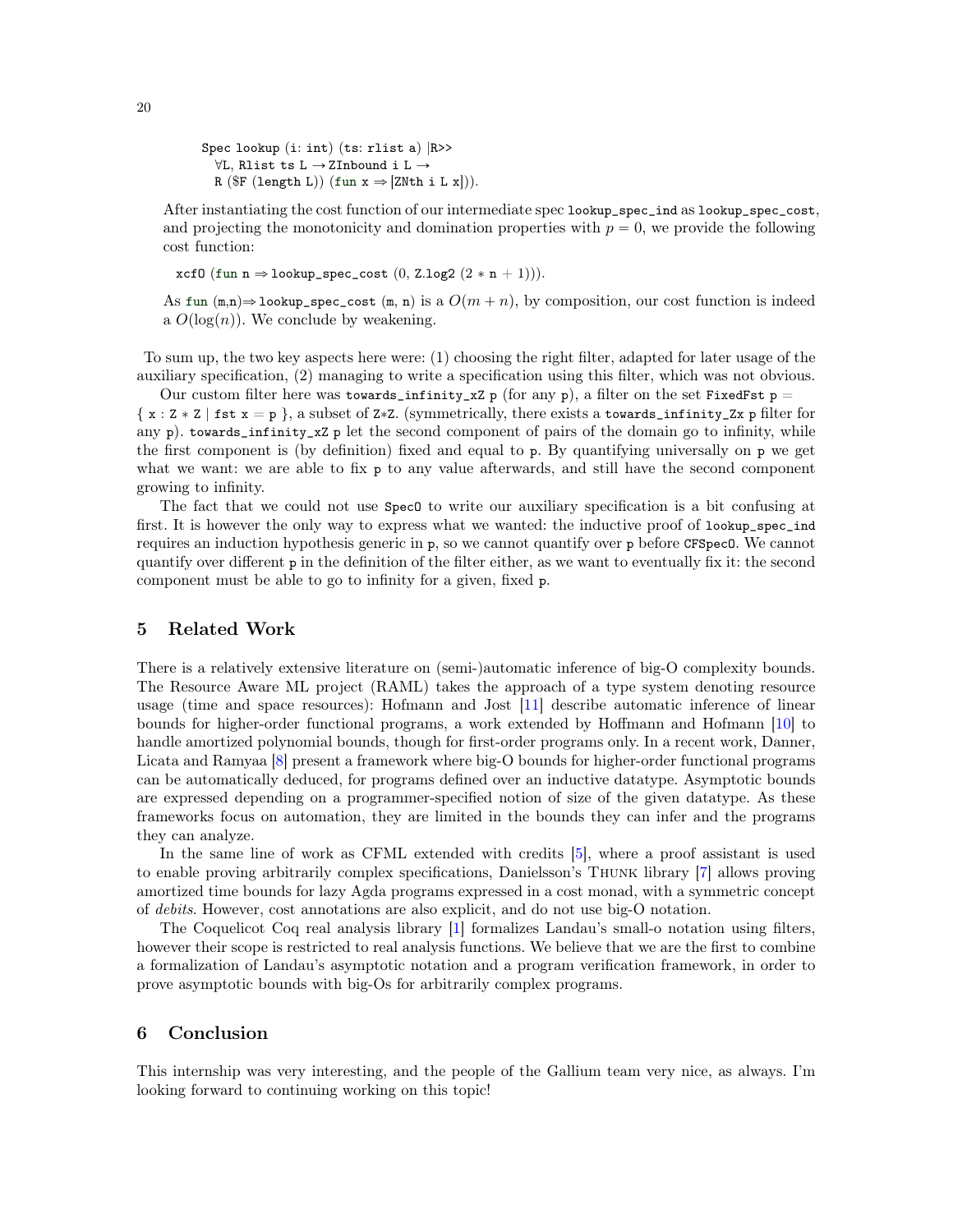# References

- <span id="page-20-9"></span>1. Boldo, S., Lelay, C., Melquiond, G.: [Coquelicot: A User-Friendly Library of Real Analysis for Coq.](https://hal.inria.fr/hal-00860648) Mathematics in Computer Science p. 22 (Jun 2014)
- <span id="page-20-8"></span>2. Charguéraud, A.: [Characteristic formulae for the verification of imperative programs.](http://www.chargueraud.org/research/2011/cfml/main.pdf) In: International Conference on Functional Programming (ICFP). pp. 418–430 (2011)
- <span id="page-20-3"></span>3. Charguéraud, A.: [Characteristic formulae for the verification of imperative programs](http://www.chargueraud.org/research/2013/cf/cf.pdf) (2012), to appear in HOSC
- <span id="page-20-2"></span>4. Charguéraud, A.: [Characteristic Formulae for Mechanized Program Verification.](http://www.chargueraud.org/arthur/research/2010/thesis/) Ph.D. thesis, Université Paris 7 (2010)
- <span id="page-20-4"></span>5. Charguéraud, A., Pottier, F.: Machine-checked verification of the correctness and amortized complexity of an efficient union-find implementation. In: Proceedings of the 6th Conference on Interactive Theorem Proving (ITP 2015). Lecture Notes in Computer Science, Springer (Aug 2015)
- <span id="page-20-5"></span>6. Cormen, T.H., Leiserson, C.E., Rivest, R.L., Stein, C.: [Introduction to Algorithms \(Third Edition\).](http://mitpress.mit.edu/catalog/item/ default.asp?ttype=2&tid=11866) MIT Press (2009)
- <span id="page-20-1"></span>7. Danielsson, N.A.: [Lightweight semiformal time complexity analysis for purely functional data structures.](http://www.cse.chalmers.se/~nad/publications/danielsson-popl2008.pdf) In: Principles of Programming Languages (POPL) (2008)
- <span id="page-20-12"></span>8. Danner, N., Licata, D.R., Ramyaa, R.: [Denotational cost semantics for functional languages with inductive](http://arxiv.org/abs/1506.01949) [types.](http://arxiv.org/abs/1506.01949) CoRR abs/1506.01949 (2015)
- <span id="page-20-6"></span>9. Drmota, M., Szpankowski, W.: [A master theorem for discrete divide and conquer recurrences.](http://doi.acm.org/10.1145/2487241.2487242) J. ACM 60(3), 16:1–16:49 (Jun 2013)
- <span id="page-20-0"></span>10. Hoffmann, J., Hofmann, M.: [Amortized resource analysis with polynomial potential.](http://www.cs.yale.edu/homes/hoffmann/papers/aapoly_conference.pdf) In: European Symposium on Programming (ESOP). Lecture Notes in Computer Science, vol. 6012, pp. 287–306. Springer (2010)
- <span id="page-20-11"></span>11. Hofmann, M., Jost, S.: [Static prediction of heap space usage for first-order functional programs.](http://www2.tcs.ifi.lmu.de/~jost/research/POPL_2003_Jost_Hofmann.pdf) In: Principles of Programming Languages (POPL). pp. 185–197 (2003)
- <span id="page-20-10"></span>12. Okasaki, C.: [Purely Functional Data Structures.](http://www.cambridge.org/us/catalogue/catalogue.asp?isbn=0521663504) Cambridge University Press (1999)
- <span id="page-20-7"></span>13. Reynolds, J.C.: [Separation logic: A logic for shared mutable data structures.](http://www.cs.cmu.edu/~jcr/seplogic.pdf) In: Logic in Computer Science (LICS). pp. 55–74 (2002)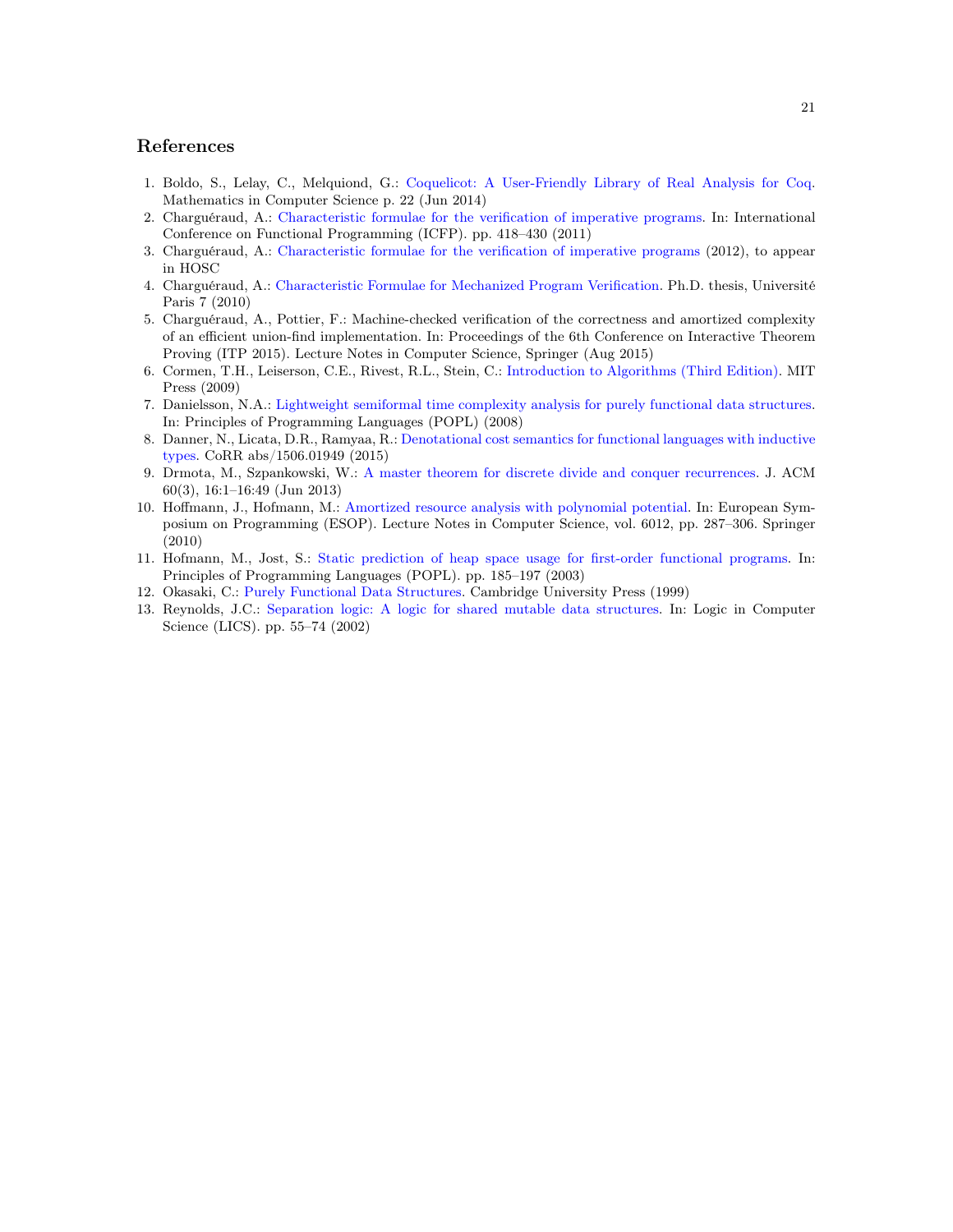# 7 Annex of figures

```
Lemma incr_spec :
  Spec incr r |R>> \forall(i: int),
    R(r \rightsquigarrow i) (\# r \rightsquigarrow (i+1)).Proof.
  xcf. intros.
  xapps. xapp. hsimpl.
Qed.
```


```
Lemma mktree_spec :
  Spec0 (fun n \Rightarrow 2 ^ n) (fun F \RightarrowSpec mktree (depth: int) (x: a) |R>>
    0 \leqslant depth \rightarrowR ($ F depth) (fun (t: tree a) \Rightarrow [])).
Proof.
  applys @SpecO_of_SpecO_after 0.
  xcf0 (fun n \Rightarrow 2 \hat{ } (n + 1) - 1).
  - intros. forwards\cdot: pow2_pos (x+1).
  - idominated_Z_auto\sim. exists\sim0. monotonic_Z_auto.
  - intros F' eqF'.
    xinduction (fun (depth: int) (x: a) \Rightarrow Z.to_nat depth).
    xcf. intros depth x spec_ind depth_pos. rewrites~ eqF'.
     forwards˜
: pow2_pos depth.
     xpay. csimpl. rew_pow˜
2 depth.
    xif. xret. csimpl.
     xapps˜
; try rewrites˜ eqF'. math_lia. csimpl; rew_pow˜
2 depth.
     xapps˜
; try rewrites˜ eqF'. math_lia. csimpl; rew_pow˜
2 depth.
    xret. csimpl.
```
<span id="page-21-1"></span>Qed.

Fig. 2. Proof of asymptotic complexity for mktree